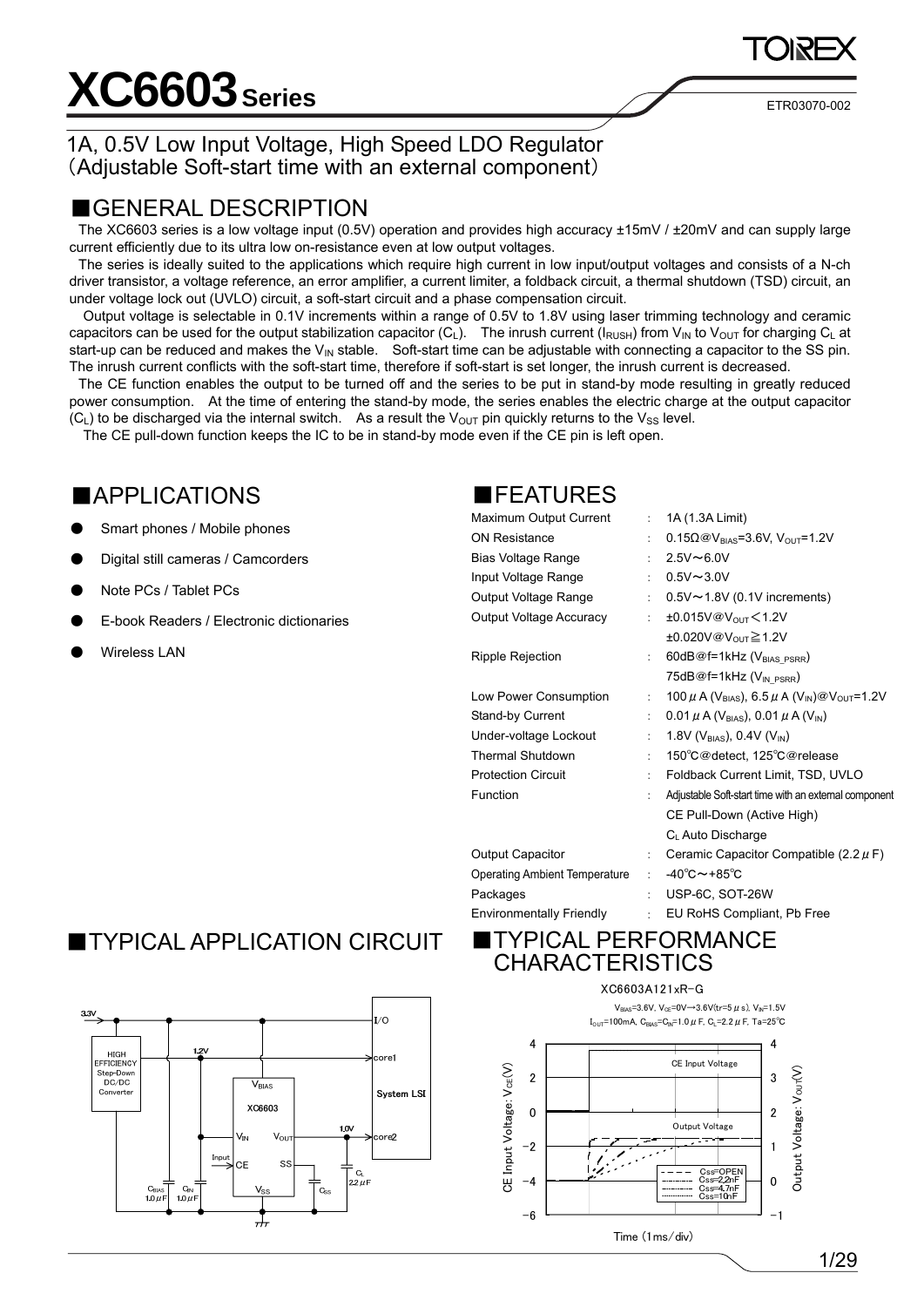# ■BLOCK DIAGRAMS

Type A



# ■PRODUCT CLASSIFICATION

### ●Ordering Information

### XC6603①②③④⑤⑥-⑦

| <b>DESIGNATOR</b> | <b>ITEM</b>                    | <b>SYMBOL</b> | <b>DESCRIPTION</b>                                                                   |
|-------------------|--------------------------------|---------------|--------------------------------------------------------------------------------------|
|                   | Type                           | A             | Refer to Selection Guide                                                             |
| (2)3)             | Output Voltage                 | $05 - 18$     | e.g. 1.2V $\rightarrow$ 2=1, 3=2                                                     |
| ④                 | <b>Output Voltage Accuracy</b> |               | $\pm 0.015V$ (V <sub>OUT</sub> < 1.2V), $\pm 0.020V$ (V <sub>OUT</sub> $\geq 1.2V$ ) |
| $(*1)$<br>$$6-2$  |                                | ER-G          | USP-6C (3,000/Reel)                                                                  |
|                   | Packages (Order Unit)          | MR-G          | SOT-26W (3,000/Reel)                                                                 |

(\*1) The "-G" suffix denotes Halogen and Antimony free as well as being fully EU RoHS compliant.

### ●Selection Guide

| TYPE   SOFT-START | <b>CURRENT</b><br><b>LIMITTER</b> | <b>THERMAL</b><br><b>SHUTDOWN</b> | <b>UVLO</b> | CE PULL-DOWN<br><b>RESISTOR</b> | CL AUTO DISCHARGE |
|-------------------|-----------------------------------|-----------------------------------|-------------|---------------------------------|-------------------|
| Adiustable        | Yes                               | Yes                               | Yes         | Yes                             | Yes               |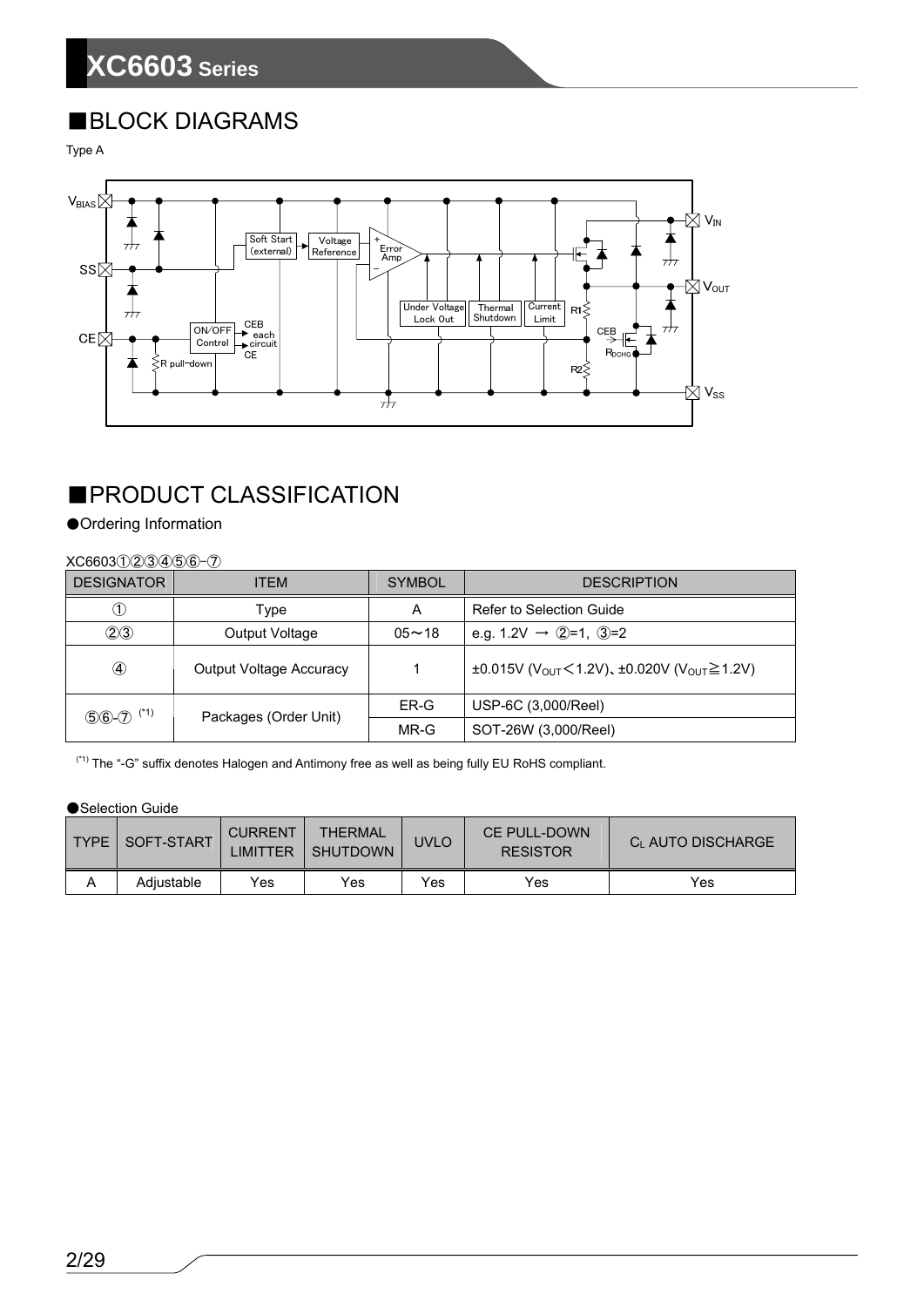# ■PIN CONFIGURATION



\*The dissipation pad for the USP-6C package should be solder-plated in recommended mount pattern and metal masking so as to enhance mounting strength and heat release. If the pad needs to be connected to other pins, it should be connected to the  $V_{SS}$  (No. 2) pin.

|        | <b>PIN NUMBER</b> | <b>PIN NAME</b>            | <b>FUNCTIONS</b>                |  |  |
|--------|-------------------|----------------------------|---------------------------------|--|--|
| USP-6C | SOT-26W           |                            |                                 |  |  |
|        | 6                 | $V_{BIAS}$                 | Power Supply Input              |  |  |
| 3      | 4                 | V <sub>IN</sub>            | <b>Driver Transistor Input</b>  |  |  |
|        | 3                 | Vout                       | Output                          |  |  |
| 5      | $\mathbf{2}$      | SS                         | Soft-Start Capacitor Connection |  |  |
| 2      | 5                 | $\mathsf{V}_{\mathsf{SS}}$ | Ground                          |  |  |
| 6      |                   | СE                         | <b>ON/OFF Control</b>           |  |  |

## ■PIN ASSIGNMENT

# ■FUNCTION CHART

| <b>PIN NAME</b> | <b>SIGNAL</b> | <b>STATUS</b> |  |  |
|-----------------|---------------|---------------|--|--|
|                 |               | Stand-by      |  |  |
| CF.             |               | Active        |  |  |
|                 | <b>OPEN</b>   | Stand-by      |  |  |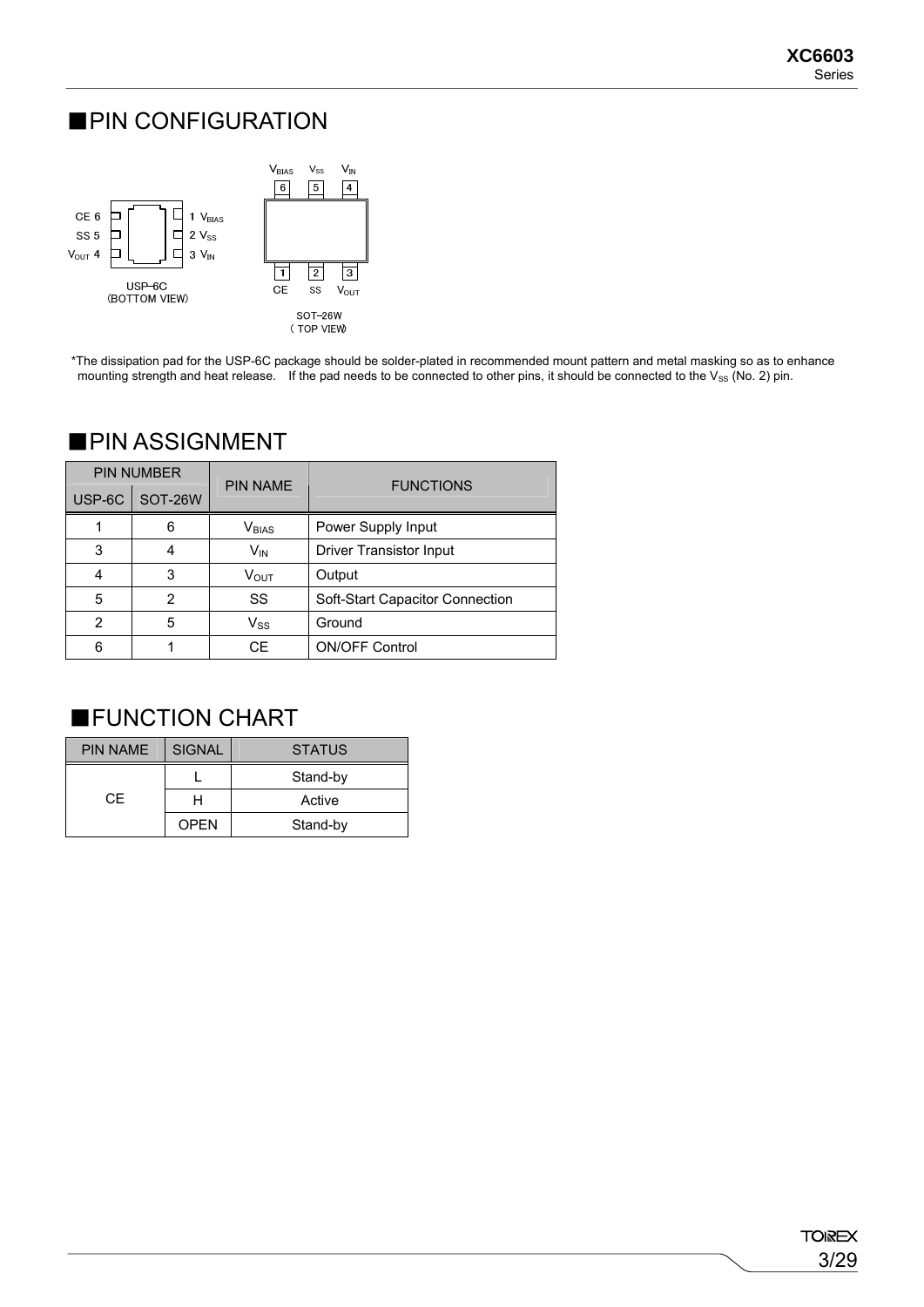# ■ABSOLUTE MAXIMUM RATINGS

|                                      |         |                          |                                      | $Ta = 25^{\circ}C$ |  |
|--------------------------------------|---------|--------------------------|--------------------------------------|--------------------|--|
| <b>PARAMETER</b>                     |         | <b>SYMBOL</b>            | <b>RATINGS</b>                       | <b>UNITS</b>       |  |
| <b>Bias Voltage</b>                  |         | <b>V</b> <sub>BIAS</sub> | $-0.3 \rightarrow +6.5$              | v                  |  |
| Input Voltage                        |         | $V_{IN}$                 | $-0.3 \rightarrow +6.5$              | V                  |  |
| <b>Output Current</b>                |         | $I_{\text{OUT}}$         | $1.65$ <sup>(*1)</sup>               | A                  |  |
| Output Voltage <sup>(*2)</sup>       |         |                          | $-0.3 \sim V_{BIAS} + 0.3$ or $+6.5$ | V                  |  |
|                                      |         | $V_{\text{OUT}}$         | $-0.3 \sim V_{IN} + 0.3$ or $+6.5$   |                    |  |
| <b>CE Input Voltage</b>              |         | $V_{CE}$                 | $-0.3 \rightarrow +6.5$              | $\vee$             |  |
| SS Pin Voltage <sup>(*3)</sup>       |         | SS                       | $-0.3 \sim V_{BIAS} + 0.3$ or $+6.5$ | V                  |  |
|                                      | USP-6C  |                          | 120                                  |                    |  |
|                                      |         | Pd                       | 1000 (PCB mounted) $(4)$             |                    |  |
| Power Dissipation                    | SOT-26W |                          | 250                                  | mW                 |  |
|                                      |         |                          | 600 (PCB mounted) <sup>(*4)</sup>    |                    |  |
| <b>Operating Ambient Temperature</b> |         | Topr                     | $-40 \sim +85$                       | °C                 |  |
| Storage Temperature                  |         | Tstg                     | $-55 \sim +125$                      | °C                 |  |

\* All voltages are described based on the Vss pin.

(\*1)  $I_{\text{OUT}}$  $\leq$ Pd/(V<sub>IN</sub>-V<sub>OUT</sub>)

(\*2) The maximum value should be either  $V_{BIAS}$ +0.3,  $V_{IN}$ +0.3 or +6.5 in the lowest.

(\*3) The maximum value should be either  $V_{BIAS}$ +0.3 or +6.5 in the lowest.

(\*4) The power dissipation measured with the test board condition is listed as reference data. Please refer to page 25~26 for details.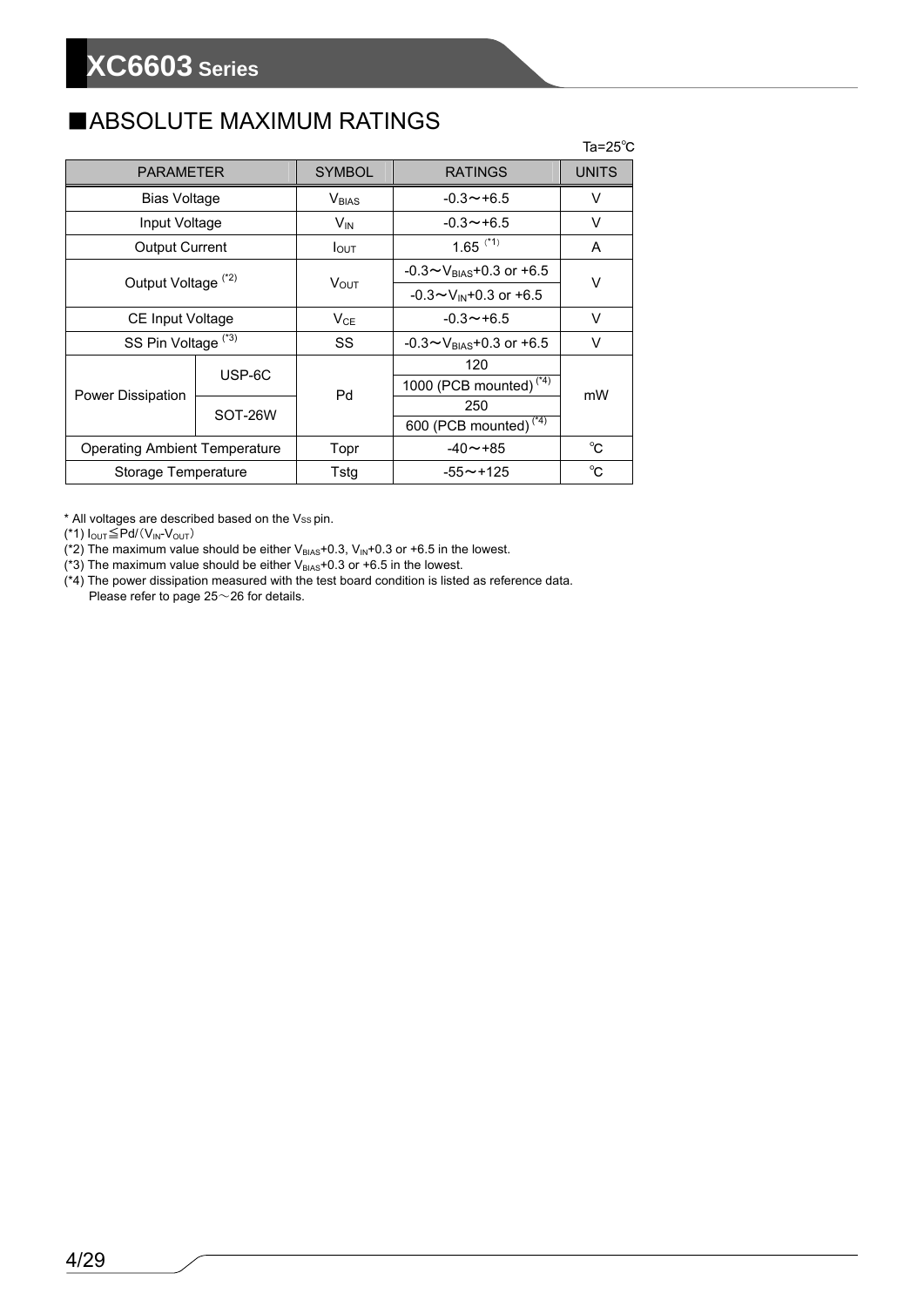# ■ELECTRICAL CHARACTERISTICS

|                                                      |                                                             |                                                           |                                                                                                                               |                            |                          |                          |                        | Ta= $25^{\circ}$ C |
|------------------------------------------------------|-------------------------------------------------------------|-----------------------------------------------------------|-------------------------------------------------------------------------------------------------------------------------------|----------------------------|--------------------------|--------------------------|------------------------|--------------------|
| <b>PARAMETER</b>                                     | <b>SYMBOL</b>                                               |                                                           | <b>CONDITIONS</b>                                                                                                             | MIN.                       | TYP.                     | MAX.                     | <b>UNITS</b>           | <b>CIRCUIT</b>     |
| <b>Bias Voltage</b>                                  | <b>V</b> <sub>BIAS</sub>                                    |                                                           |                                                                                                                               | 2.5                        |                          | 6.0                      | V                      | $^{\circledR}$     |
| Input Voltage                                        | $V_{IN}$                                                    |                                                           |                                                                                                                               | 0.5                        |                          | 3.0                      | $\vee$                 | $\circled{1}$      |
|                                                      |                                                             |                                                           | V <sub>OUT(T)</sub> < 1.2V                                                                                                    | $-0.015$                   |                          | $+0.015$                 |                        |                    |
| Output Voltage                                       | $V_{\text{OUT}(E)}$ (*1)                                    | $IOUT=100mA$                                              | $V_{\text{OUT(T)}} \geq 1.2V$                                                                                                 | $-0.020$                   | $V_{\text{OUT}(T)}$ (*2) | $+0.020$                 | V                      | $\circled{1}$      |
|                                                      |                                                             |                                                           | $V_{OUT(T)}$ < 1.2V, $V_{BIAS}$ = $V_{CE}$ = 2.5V                                                                             |                            |                          |                          |                        |                    |
| Maximum Output Current (*3)                          | I <sub>OUTMAX</sub>                                         |                                                           |                                                                                                                               | 1.0                        | $\overline{\phantom{a}}$ | $\overline{\phantom{a}}$ | Α                      | $\circled{1}$      |
|                                                      |                                                             |                                                           | $V_{OUT(T)} \ge 1.2V$ , $V_{BIAS}=V_{CE}=V_{OUT(T)}+1.3V$                                                                     |                            |                          |                          |                        |                    |
| Load Regulation                                      | $\Delta V_{\text{OUT}}$<br>Vdif $(4)$                       |                                                           | 1mA ≤ I <sub>OUT</sub> ≤ 1A                                                                                                   |                            | 37                       | 68                       | mV                     | $\circled{1}$      |
| Dropout Voltage                                      |                                                             |                                                           | $I_{OUT} = 1A$                                                                                                                |                            | $E-1$ <sup>(*5)</sup>    |                          | mV                     | $\circled{1}$      |
| Supply Current 1 <sup>(*6)</sup>                     | <b>I</b> BIAS                                               |                                                           | $I_{OUT} = 0A$                                                                                                                | 76                         | 100                      | 143                      | μA                     | $^{\circledR}$     |
| Supply Current 2                                     | Ιm                                                          | $I_{\text{OUT}} = 0A$                                     | V <sub>OUT(T)</sub> < 1.2V                                                                                                    | 0.1                        | $\overline{\phantom{a}}$ | 8.7                      | μA                     | $^{\circledR}$     |
|                                                      |                                                             |                                                           | $V_{\text{OUT(T)}} \geq 1.2V$                                                                                                 | 3.9                        |                          | 14.2                     |                        |                    |
| Stand-by Current 1                                   | <b>BIAS_STB</b>                                             |                                                           | $V_{BIAS} = 6.0 V, V_{IN} = 3.0 V, V_{CE} = V_{SS}$                                                                           |                            | 0.01                     | 0.10                     | μA                     | $^{\circ}$         |
| Stand-by Current 2                                   | $I_{IN\_STB}$                                               |                                                           | $V_{BIAS} = 6.0 V, V_{IN} = 3.0 V, V_{CE} = V_{SS}$                                                                           |                            | 0.01                     | 0.15                     | μA                     | $^{\circledR}$     |
|                                                      | $\Delta V_{\text{OUT}}/$                                    |                                                           | $V_{\text{OUT(T)}}$ < 1.2V, $V_{\text{CE}}$ = $V_{\text{BIAS}}$ , 2.5V $\leq$ $V_{\text{BIAS}}$ $\leq$ 6.0V                   |                            |                          |                          | %N                     |                    |
| <b>Bias Line Regulation</b>                          | $(\Delta V_{BIAS} \cdot V_{OUT})$                           |                                                           | $V_{\text{OUT}(T)} \geq 1.2V$ , $V_{\text{CE}} = V_{\text{BIAS}}$ , $V_{\text{OUT}(T)} + 1.3V \leq V_{\text{BIAS}} \leq 6.0V$ |                            | 0.01                     | 0.10                     |                        | $\circled{1}$      |
| Input Line Regulation                                | $\Delta V_{\text{OUT}}/$<br>$(\Delta V_{IN} \cdot V_{OUT})$ | $V_{\text{OUT}}$ +0.1V $\leq$ V <sub>IN</sub> $\leq$ 3.0V |                                                                                                                               | $\overline{\phantom{a}}$   | 0.01                     | 0.10                     | %N                     | $\circled{1}$      |
| Bias UVLO Voltage                                    | $V_{BIAS\_UVLOD}$                                           |                                                           |                                                                                                                               | $V_{SS}$                   | $\qquad \qquad -$        | 1.28                     | V                      | $\circled{1}$      |
| Bias UVLO Release Voltage                            | V <sub>BIAS_UVLOR</sub>                                     |                                                           |                                                                                                                               | 2.5                        |                          | 6.0                      | V                      | $\circled{1}$      |
| Input UVLO Voltage                                   | $V_{IN\_UVLOD}$                                             |                                                           |                                                                                                                               | $V_{SS}$                   |                          | 0.23                     | V                      | $\circled{1}$      |
| Input UVLO Release Voltage                           | VIN_UVLOR                                                   |                                                           |                                                                                                                               | 0.5                        |                          | 3.0                      | V                      | $\circled{1}$      |
| Output Voltage                                       | $\Delta V_{\text{OUT}}/$                                    |                                                           | $I_{\text{OUT}} = 100 \text{mA}$                                                                                              | $\overline{\phantom{a}}$   | ±30                      | $\overline{\phantom{a}}$ | $ppm$ <sup>o</sup> $C$ | $\circled{1}$      |
| Temperature Characteristics                          | $(\Delta \text{Topr} \cdot V_{\text{OUT}})$                 |                                                           | -40℃≦Topr≦85℃                                                                                                                 |                            |                          |                          |                        |                    |
| Bias Ripple Rejection Ratio                          | <b>VBIAS PSRR</b>                                           |                                                           | $V_{BIAS} = V_{CE} = 3.6V_{DC} + 0.2V_{p-pAC}$<br>$I_{OUT}$ =100mA, f=1kHz, $C_{BIAS}$ =OPEN                                  |                            | 60                       | $\overline{\phantom{a}}$ | dВ                     | $\circled{3}$      |
| Input Ripple Rejection Ratio                         | VIN PSRR                                                    |                                                           | $V_{IN} = V_{OUT(T)} + 0.3V_{DC} + 0.2V_{P-DAC}$<br>$I_{OUT}$ =100mA, f=1kHz, $C_{IN}$ =OPEN                                  |                            | 75                       | $\overline{\phantom{a}}$ | dВ                     | $\circled{3}$      |
| Current Limit <sup>(*3)</sup>                        | $I_{LIM}$                                                   |                                                           | $V_{\text{OUT}} = \{V_{\text{OUT}}@I_{\text{OUT}}=1A\} \times 0.95$                                                           | 1.0                        | 1.3                      | $\overline{\phantom{a}}$ | Α                      | $\circled{1}$      |
| Short - Circuit Current                              | <b>I</b> SHORT                                              |                                                           | $V_{\text{OUT}} = V_{SS}$                                                                                                     | $\overline{\phantom{a}}$   | 90                       | $\overline{\phantom{a}}$ | mA                     | $\circled{1}$      |
| <b>Thermal Shutdown</b><br><b>Detect Temperature</b> | T <sub>TSD</sub>                                            |                                                           | Junction Temperature                                                                                                          | $\overline{a}$             | 150                      | $\blacksquare$           | $^{\circ}$ C           | $\circled{1}$      |
| Thermal Shutdown<br>Release Temperature              | $\mathsf{T}_\mathsf{TSR}$                                   |                                                           | Junction Temperature                                                                                                          | $\overline{\phantom{a}}$   | 125                      | $\overline{a}$           | $^{\circ}$ C           | $\circled{1}$      |
| Thermal Shutdown<br><b>Hysteresis Width</b>          | $TTSD-TTSR$                                                 |                                                           | Junction Temperature                                                                                                          | $\overline{\phantom{0}}$   | 25                       | $\blacksquare$           | $^{\circ}$ C           | $\circled{1}$      |
| CL Auto-Discharge Resistance                         | $R_{DCHG}$                                                  | $V_{CE} = V_{SS}$ , $V_{OUT} = V_{OUT(T)}$                |                                                                                                                               | 130                        | 190                      | 255                      | Ω                      | $\circled{1}$      |
| CE "H" Level Voltage                                 | $V_{CEH}$                                                   |                                                           |                                                                                                                               | 0.65                       | $\overline{\phantom{a}}$ | 6.00                     | $\mathsf V$            | 4                  |
| CE "L" Level Voltage                                 | $V_{\text{CEL}}$                                            |                                                           |                                                                                                                               | $\mathsf{V}_{\mathsf{SS}}$ | $\blacksquare$           | 0.41                     | $\sf V$                | $\circledA$        |
| CE "H" Level Current                                 | $I_{\text{CEH}}$                                            | $V_{BIAS} = V_{CE} = 6.0V$                                |                                                                                                                               | 3.2                        | 6.0                      | 10.6                     | $\mu$ A                | $\circledA$        |
| CE "L" Level Current                                 | $I_{\text{CEL}}$                                            |                                                           | $V_{BIAS} = 6.0 V, V_{CE} = V_{SS}$                                                                                           | $-0.1$                     | $\blacksquare$           | 0.1                      | $\mu$ A                | $^{\circledR}$     |
| SS Pin Current                                       | Isoft                                                       |                                                           | SS Pin=Vss                                                                                                                    | 3.60                       | 5.00                     | 6.55                     | $\mu$ A                | $\circledS$        |
| Soft-Start<br>Threshold Voltage (*7)                 | Vsoft                                                       |                                                           |                                                                                                                               | (0.927)                    | (1.085)                  | (1.243)                  | V                      |                    |

NOTE:

Unless otherwise stated, V<sub>BIAS</sub>=V<sub>CE</sub>=3.6V, V<sub>IN</sub>=V<sub>OUT(T)</sub>+0.3V, I<sub>OUT</sub>=1mA, C<sub>BIAS</sub>=C<sub>IN</sub>=1.0  $\mu$  F, C<sub>L</sub>=2.2  $\mu$  F, SS Pin=OPEN

(\*1)  $V_{OUT(E)}$  = Effective output voltage

(\*2)  $V_{\text{OUT}(T)}$  = Nominal output voltage

(\*3) Mount conditions affect heat dissipation. Maximum output current is not guaranteed when TSD starts to operate earlier.

(\*4)  $Vdif = {V_{IN1}-V_{OUT1}}$ 

 $V_{\text{OUT1}}$  is a voltage equal to 98% of the output voltage where  $V_{\text{BIAS}}=V_{\text{CE}}=3.6$  and  $V_{\text{IN}}=V_{\text{OUT1}}+0.3V$  at  $I_{\text{OUT}}=1$ A is input to the  $V_{\text{IN}}$  pin.

(\*5) Please refer to the table E-1 named DROPOUT VOLTAGE CHART

( $*6$ ) Supply current 1 ( $I_{BIAS}$ ) may be fluctuated because that some bias current flows into the output.

(\*7) Design value

 $V_{IN1}$  is an input voltage when  $V_{OUT1}$  appears at the output during decreasing input voltage gradually.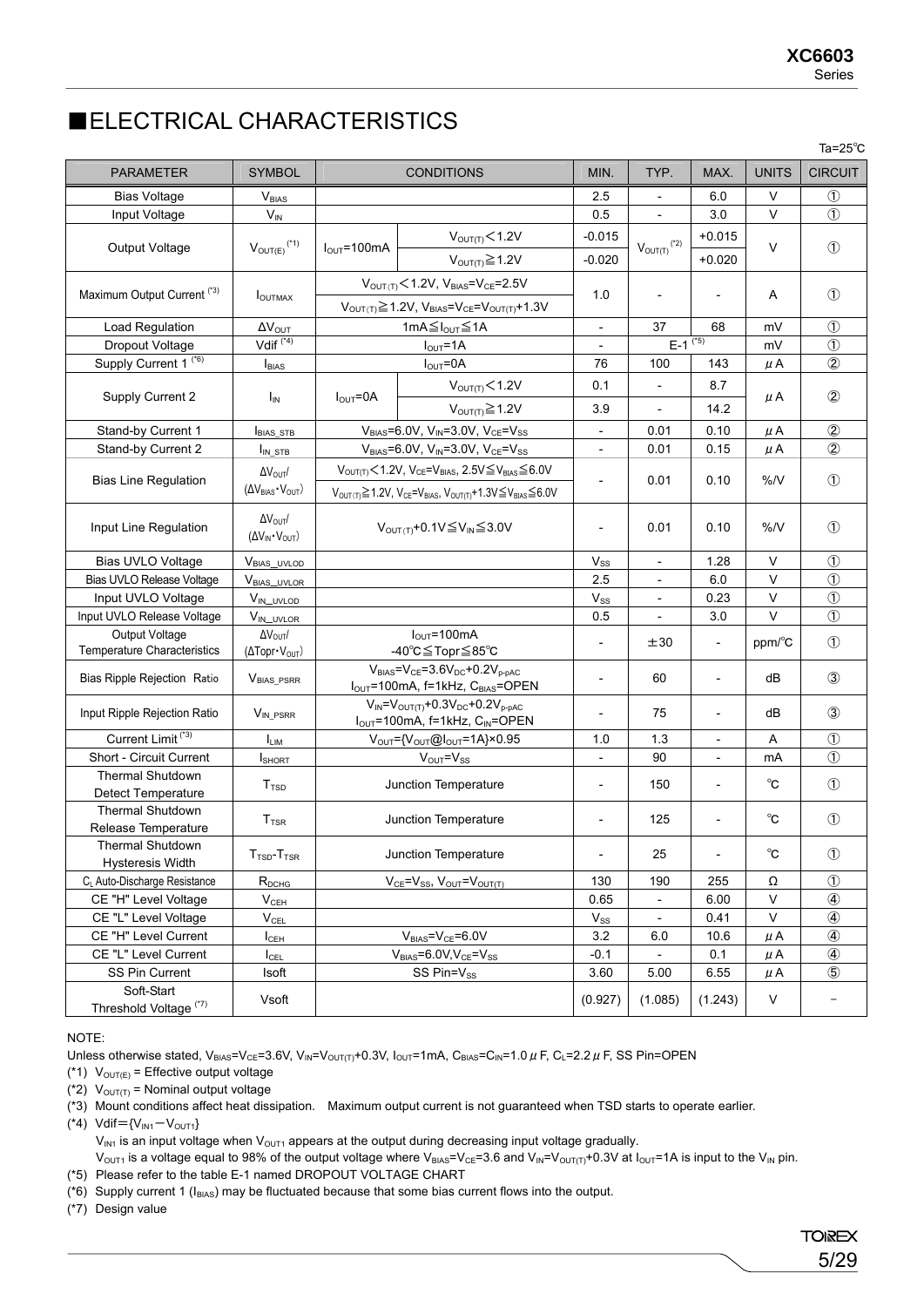# ■ELECTRICAL CHARACTERISTICS (Continued)

## ●Dropout Voltage Chart

|                                 | $E-1$    |                      |          |          |              |            |          |              |           |          |              |           |          |              |          |  |
|---------------------------------|----------|----------------------|----------|----------|--------------|------------|----------|--------------|-----------|----------|--------------|-----------|----------|--------------|----------|--|
| <b>NOMINAL</b><br><b>OUTPUT</b> |          | DROPOUT VOLTAGE (mV) |          |          |              |            |          |              |           |          |              |           |          |              |          |  |
| <b>VOLTAGE</b>                  |          | $VRIAS=3.0V$         |          |          | $VBIAS=3.3V$ |            |          | $VBIAS=3.6V$ |           |          | $VBIAS=4.2V$ |           |          | $VBIAS=5.0V$ |          |  |
|                                 | $V_{GS}$ |                      | Vdif(mV) | $V_{GS}$ |              | Vdiff(mV)  | $V_{GS}$ |              | Vdiff(mV) | $V_{GS}$ |              | Vdiff(mV) | $V_{GS}$ |              | Vdif(mV) |  |
| $V_{OUT(T)}$                    | (V)      | TYP.                 | MAX.     | (V)      | TYP.         | MAX.       | (V)      | TYP.         | MAX.      | (V)      | TYP.         | MAX.      | (V)      | TYP.         | MAX.     |  |
| 0.5                             | 2.5      | 152                  | 218      | 2.8      |              |            | 3.1      |              |           | 3.7      |              |           | 4.5      |              |          |  |
| 0.6                             | 2.4      | 155                  | 223      | 2.7      | 146          | 213        | 3.0      |              |           | 3.6      |              |           | 4.4      |              |          |  |
| 0.7                             | 2.3      |                      |          | 2.6      |              |            | 2.9      | 146          | 213       | 3.5      | 140          | 208       | 4.3      |              |          |  |
| 0.8                             | 2.2      | 158                  | 228      | 2.5      | 152          | 218        | 2.8      |              |           | 3.4      |              |           | 4.2      | 137          | 206      |  |
| 0.9                             | 2.1      | 162                  | 233      | 2.4      |              | 155<br>223 | 2.7      |              |           | 3.3      |              |           | 4.1      | 140          |          |  |
| 1.0                             | 2.0      | 165                  | 238      | 2.3      |              |            | 2.6      |              |           | 3.2      |              |           | 4.0      |              |          |  |
| 1.1                             | 1.9      | 167                  | 243      | 2.2      | 158          | 228        | 2.5      | 152          | 218       | 3.1      |              | 213       | 3.9      |              |          |  |
| 1.2                             | 1.8      | 169                  | 253      | 2.1      | 162          | 233        | 2.4      | 155          | 223       | 3.0      |              |           | 3.8      |              | 208      |  |
| 1.3                             | 1.7      | 179                  | 268      | 2.0      | 165          | 238        | 2.3      |              |           | 2.9      | 146          |           | 3.7      |              |          |  |
| 1.4                             | 1.6      | 189                  | 283      | 1.9      | 167          | 243        | 2.2      | 158          | 228       | 2.8      |              |           | 3.6      |              |          |  |
| 1.5                             | 1.5      | 202                  | 303      | 1.8      | 169          | 253        | 2.1      | 162          | 233       | 2.7      |              |           | 3.5      |              |          |  |
| 1.6                             | 1.4      | 213                  | 328      | 1.7      | 179          | 268        | 2.0      | 165          | 238       | 2.6      |              |           | 3.4      |              |          |  |
| 1.7                             | 1.3      | 225                  | 373      | 1.6      | 189          | 283        | 1.9      | 167          | 243       | 2.5      | 152          | 218       | 3.3      |              |          |  |
| 1.8                             | 1.2      | 255                  | 423      | 1.5      | 202          | 303        | 1.8      | 169          | 253       | 2.4      | 155          | 223       | 3.2      | 146          | 213      |  |

\* Dropout voltage is defined as the  $V_{GS}$ (= $V_{BIAS}-V_{OUT(E)}$ ) of the driver transistor.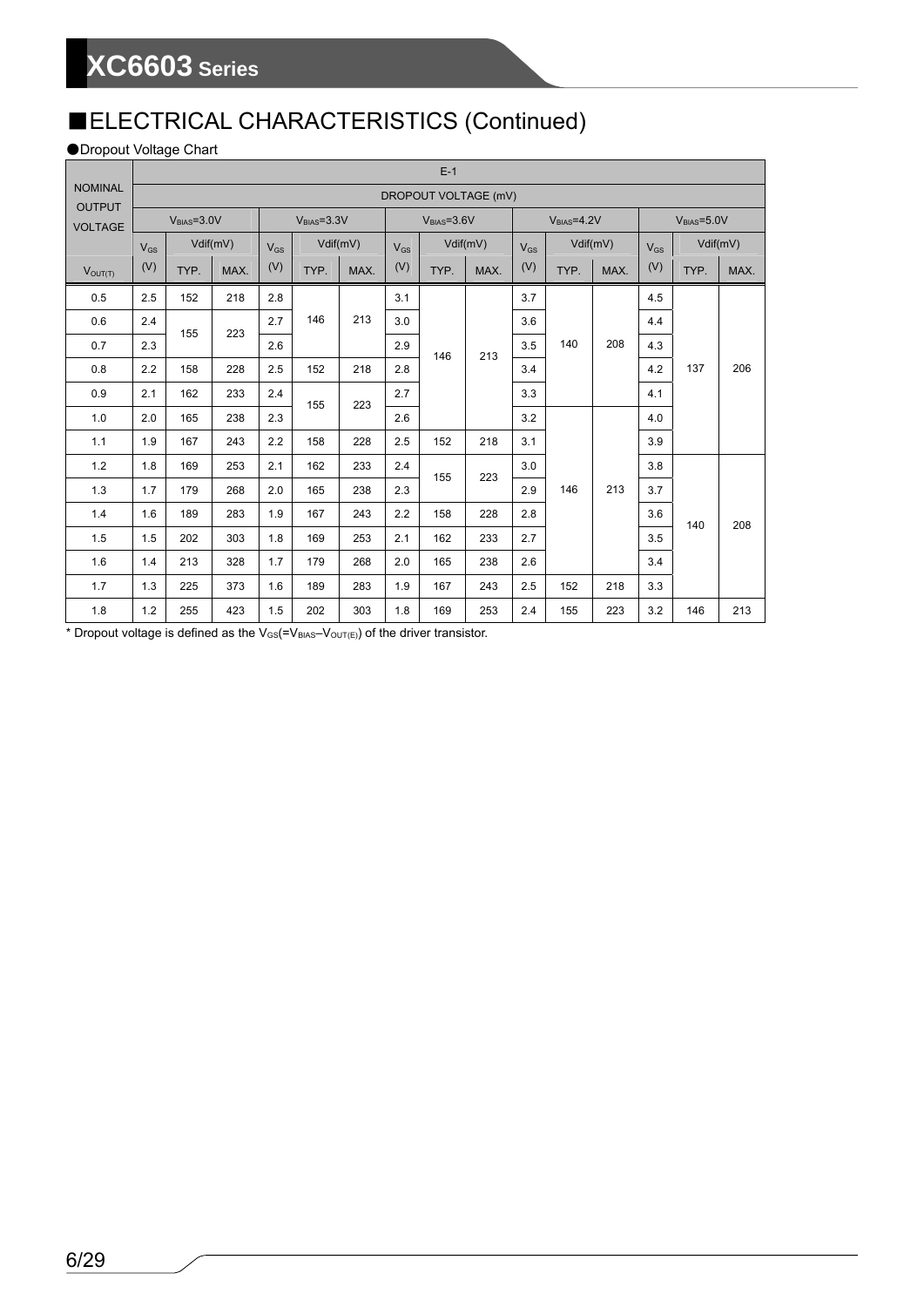# ■TEST CIRCUITS

CIRCUIT①



CIRCUIT②



CIRCUIT③

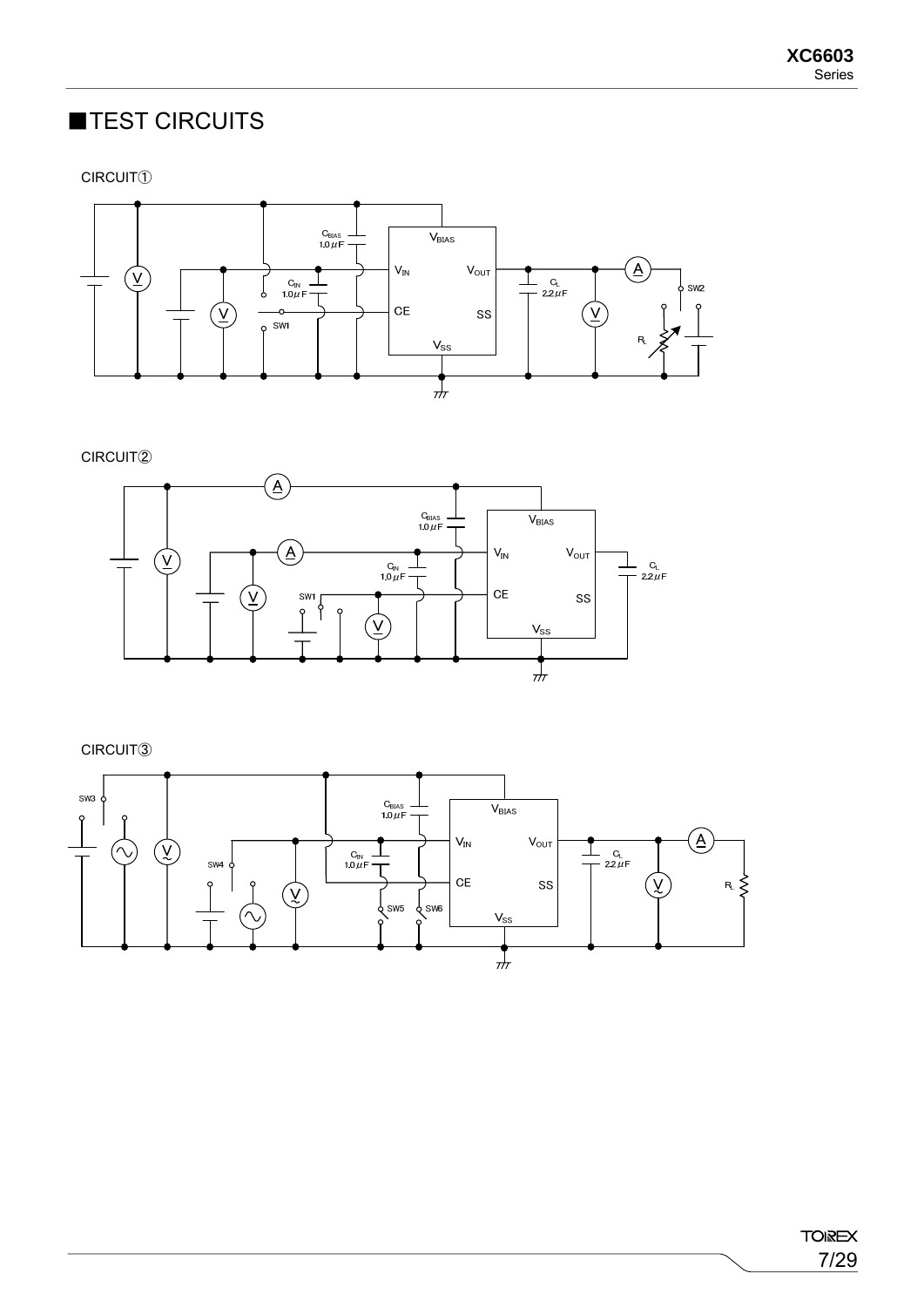# ■TEST CIRCUITS (Continued)

CIRCUIT④



CIRCUIT⑤

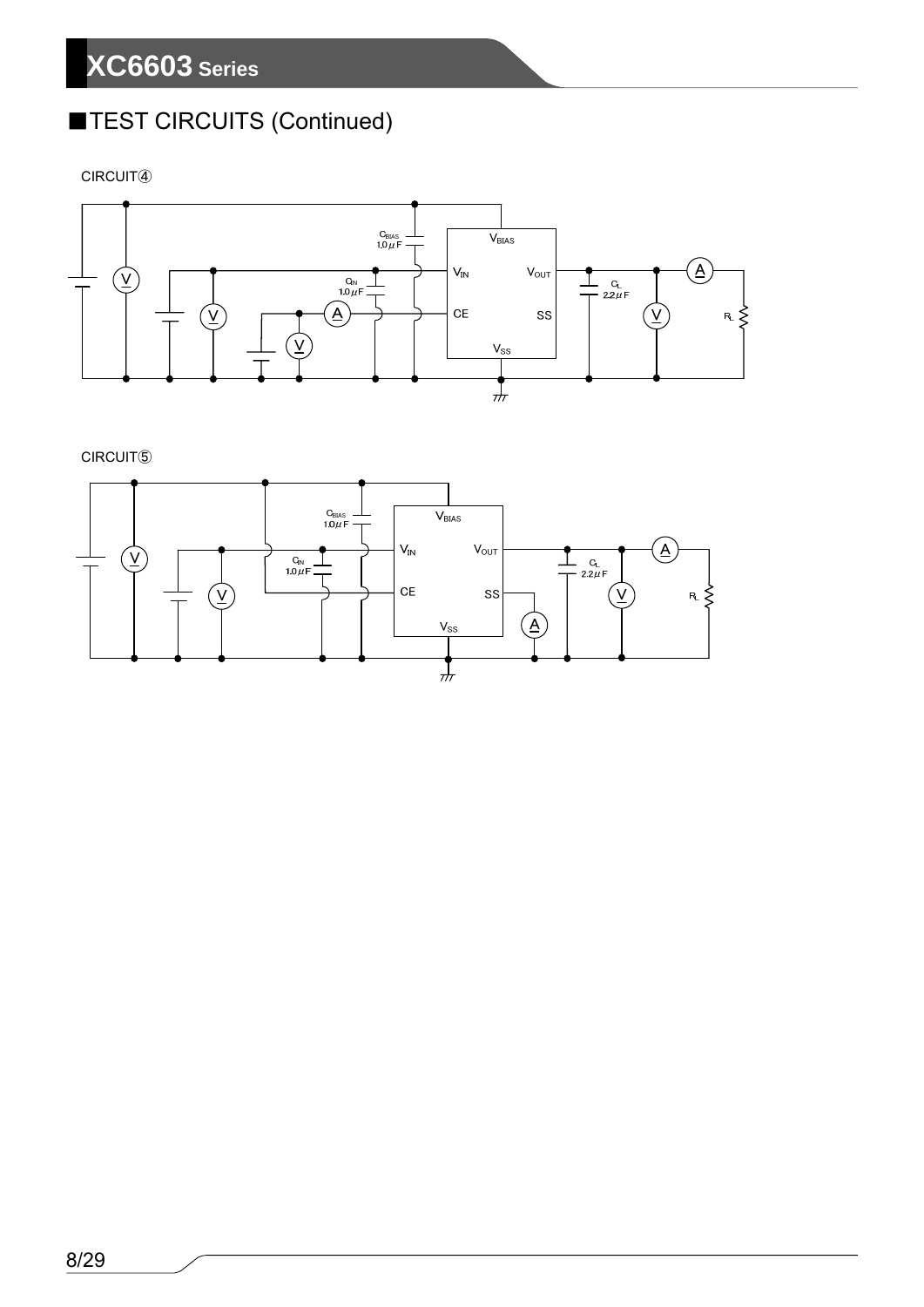# ■OPERATIONAL DESCRIPTION

The voltage divided by resistors R1 and R2 is compared with the internal reference voltage by the error amplifier. The V<sub>OUT</sub> pin is then driven by the subsequent output signal. The output voltage at the  $V_{\text{OUT}}$  pin is controlled and stabilized by a system of negative feedback.

 $V_{BIAS}$  pin is power supply pin for output voltage control circuit, protection circuit and CE circuit. Also, the V<sub>BIAS</sub> pin supplies some current as output current.  $V_{IN}$  pin is connected to a driver transistor and provides output current.

In order to obtain high efficient output current through low on-resistance, please take enough  $V_{GS}$  (=V<sub>BIAS</sub> – V<sub>OUT(E)</sub>) of the driver transistor.



Figure1: XC6603 Series, Type A

<Soft-Start Function>

With the XC6603 (Type A), the inrush current ( $I_{RUSH}$ ) from  $V_{IN}$  to  $V_{OUT}$  for charging  $C_L$  at start-up can be reduced and makes the  $V_{IN}$  stable.

With connecting a soft-start capacitor to the SS pin, rise time of the reference voltage (Vref) is adjusted, then soft-start time can be set freely. The inrush current conflicts with the soft-start time, so that the inrush current is decreased if the soft-start time is set longer.

Please also note that the inrush current is depended on  $C_L$  or  $V_{BIAS}$ . When  $C_L$  or  $V_{BAS}$  is larger, the inrush current becomes larger. Please set an appropriate soft-start time under the conditions of use.

When the SS pin is left open, soft-start circuit will not operate.

Soft-start time is calculated by the following formulas.

 $t_{SS} = C_{SS} \times V$ soft / *Isoft* 

 $t_{SS}$ : Soft-start time C<sub>SS</sub>: Soft-start capacitance Vsoft: Soft-start threshold voltage Isoft: SS pin current

Figure2: XC6603 Series, Css Range of use

| ---                 |                        |  |
|---------------------|------------------------|--|
| SOFT-START          | <b>SOFT-START TIME</b> |  |
| <b>CAPACITOR</b>    |                        |  |
| $C_{SS}$            | $t_{SS}$ (TYP.)        |  |
| $\sim$ 0.01 $\mu$ F | $\sim$ 2.17 ms         |  |



XC6603 Series, Soft-start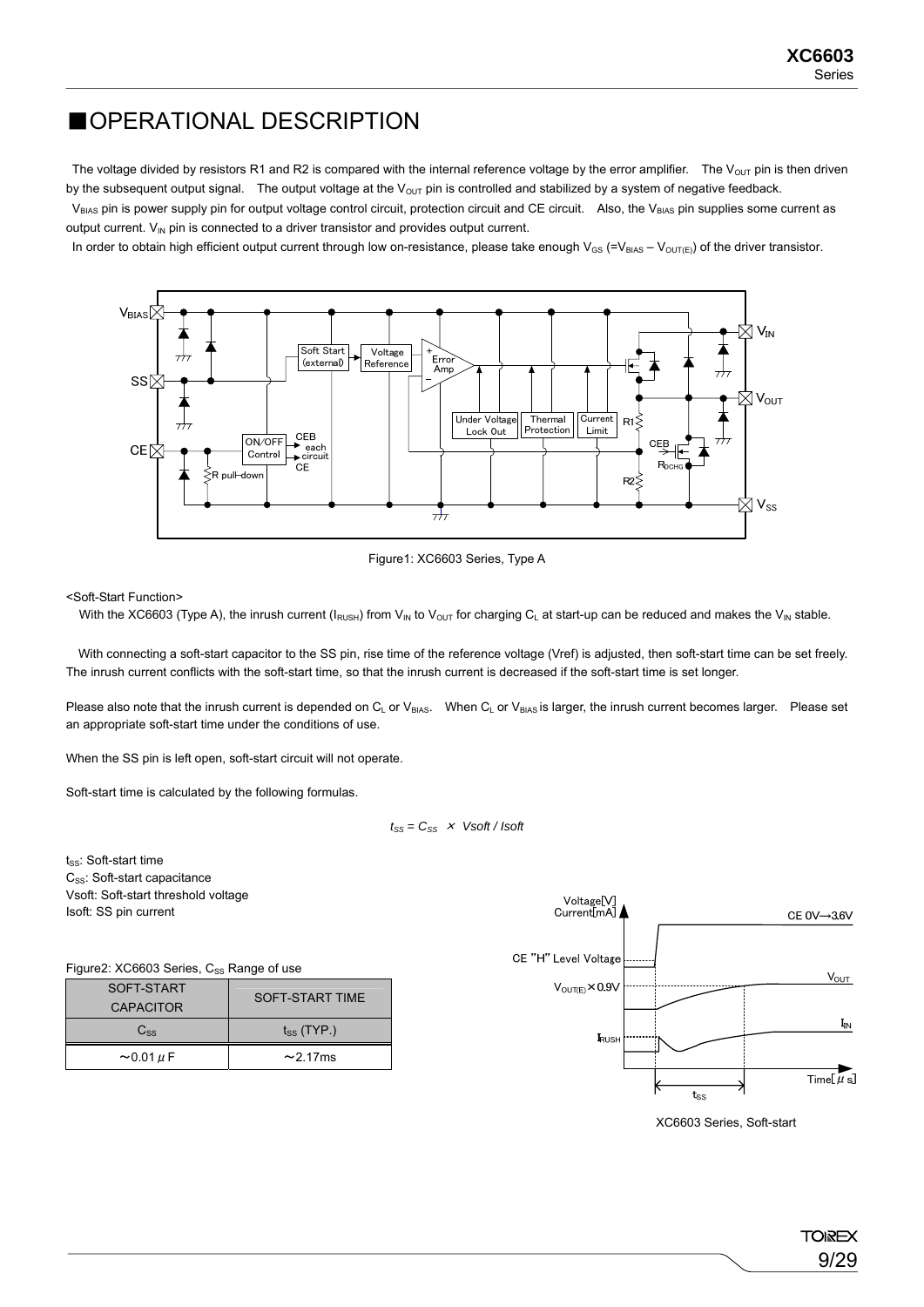# ■OPERATIONAL DESCRIPTION (Continued)

### <Current Limiter, Short-Circuit Protection>

The XC6603 series includes a combination of a fixed current limiter circuit and a foldback short-circuit protection. When the output current reaches the current limit, the output voltage drops and this operation makes the output current foldback to be decreased.

### <Thermal Shutdown Circuit (TSD) >

When the junction temperature of the built-in driver transistor reaches the temperature limit, the thermal shutdown circuit operates and the driver transistor will be set to OFF. The IC resumes its operation when the thermal shutdown function is released and the IC's operation is automatically restored because the junction temperature drops to the level of the thermal shutdown release temperature.

### <Under Voltage Lock Out (UVLO) >

When the V<sub>BIAS</sub> pin and V<sub>IN</sub> pin voltage drops, the output driver transistor is set to OFF by UVLO function to prevent false output caused by unstable operation of the internal circuitry. When the V<sub>BIAS</sub> pin voltage and the V<sub>IN</sub> pin voltage rises at release voltage, the UVLO function is released. The driver transistor is turned ON and start to operate voltage regulation.

### <CE Pin>

The XC6603 internal circuitry can be shutdown via the signal to the CE pin. In shutdown mode with CE low level voltage, the  $V_{\text{OUT}}$  pin will be pulled down to the V<sub>SS</sub> level via C<sub>L</sub> discharge resistance ( $R_{DCHG}$ ) placed in parallel to R1 and R2.

The CE pin has pull-down circuitry so that CE input current flows during IC operation. If the CE pin voltage is taken from V<sub>BIAS</sub> pin or V<sub>SS</sub> pin then logic is fixed and the IC will operate normally. However, supply current may increase as a result of through current in the IC's internal circuitry when medium voltage is input.

### <CL High Speed Auto-Discharge>

XC6603 series can quickly discharge the electric charge at the output capacitor  $(C_L)$  via the internal transistor located between the V<sub>OUT</sub> pin and the V<sub>SS</sub> pin when a low signal to the CE pin which enables a whole IC circuit put into OFF state. When the IC is disabled, electric charge at the output capacitor (C<sub>L</sub>) is quickly discharged so that it could avoids malfunction. Discharge time of the output capacitor (C<sub>L</sub>) is set by the C<sub>L</sub> auto-discharge resistance ( $R_{DCHG}$ ) and the output capacitor (C<sub>L</sub>). By setting time constant of a C<sub>L</sub> auto-discharge resistance value ( $R_{DCHG}$ ) and an output capacitor value (C<sub>L</sub>) as  $\tau$  ( $\tau$  = C<sub>L</sub> x R<sub>DCHG</sub>), the output voltage after discharge via the internal transistor is calculated by the following formula. Please also note  $R_{DCHG}$  is depended on  $V_{BIAS}$ . When  $V_{BIAS}$  is larger,  $R_{DCHG}$  is smaller.

$$
V = V_{OUT(E)} \times e^{-t/\tau}
$$
 or  $t = \tau \ln (V_{OUT(E)}/V)$ 

V: Output voltage during discharge  $V<sub>OUT(E)</sub>: Initial Output voltage$ t: Discharge time τ: CL×RDCHG

### <Low ESR Capacitor>

With the XC6603 series, a stable output voltage is achievable even if used with low ESR capacitors, as a phase compensation circuit is built-in. The output capacitor  $(C_L)$  should be connected as close to V<sub>OUT</sub> pin and V<sub>SS</sub> pin to obtain stable phase compensation. Values required for the phase compensation are as the table below.

For a stable power input, please connect a bias capacitor ( $C_{BAS}$ ) between the V<sub>BIAS</sub> pin and the V<sub>SS</sub> pin. Also, please connect an input capacitor  $(C_{IN})$  between the V<sub>IN</sub> pin and the V<sub>SS</sub> pin. In order to ensure the stable phase compensation while avoiding run-out of values, please use the capacitor (C<sub>BIAS</sub>, C<sub>IN</sub> and C<sub>L</sub>) which does not depend on bias or temperature too much. The table below (Figure 3) shows recommended values of C<sub>BIAS</sub>,  $C<sub>IN</sub>$  and  $C<sub>L</sub>$ .

| <b>OUTPUT VOLTAGE</b><br><b>RANGE</b> | <b>BIAS CAPACITOR</b> | <b>INPUT CAPACITOR</b>     | OUTPUT<br>CAPACITOR |
|---------------------------------------|-----------------------|----------------------------|---------------------|
| $V_{\text{OUT(T)}}$                   | $C_{\rm BIAS}$        | $\mathsf{C}_{\mathsf{IN}}$ | ◡                   |
| $0.5V \sim 1.8V$                      | 1.0 $\mu$ F           | 1.0 $\mu$ F                | $2.2 \mu F$         |

Figure 3: Recommended Values of CBIAS, CIN and CL (MIN.)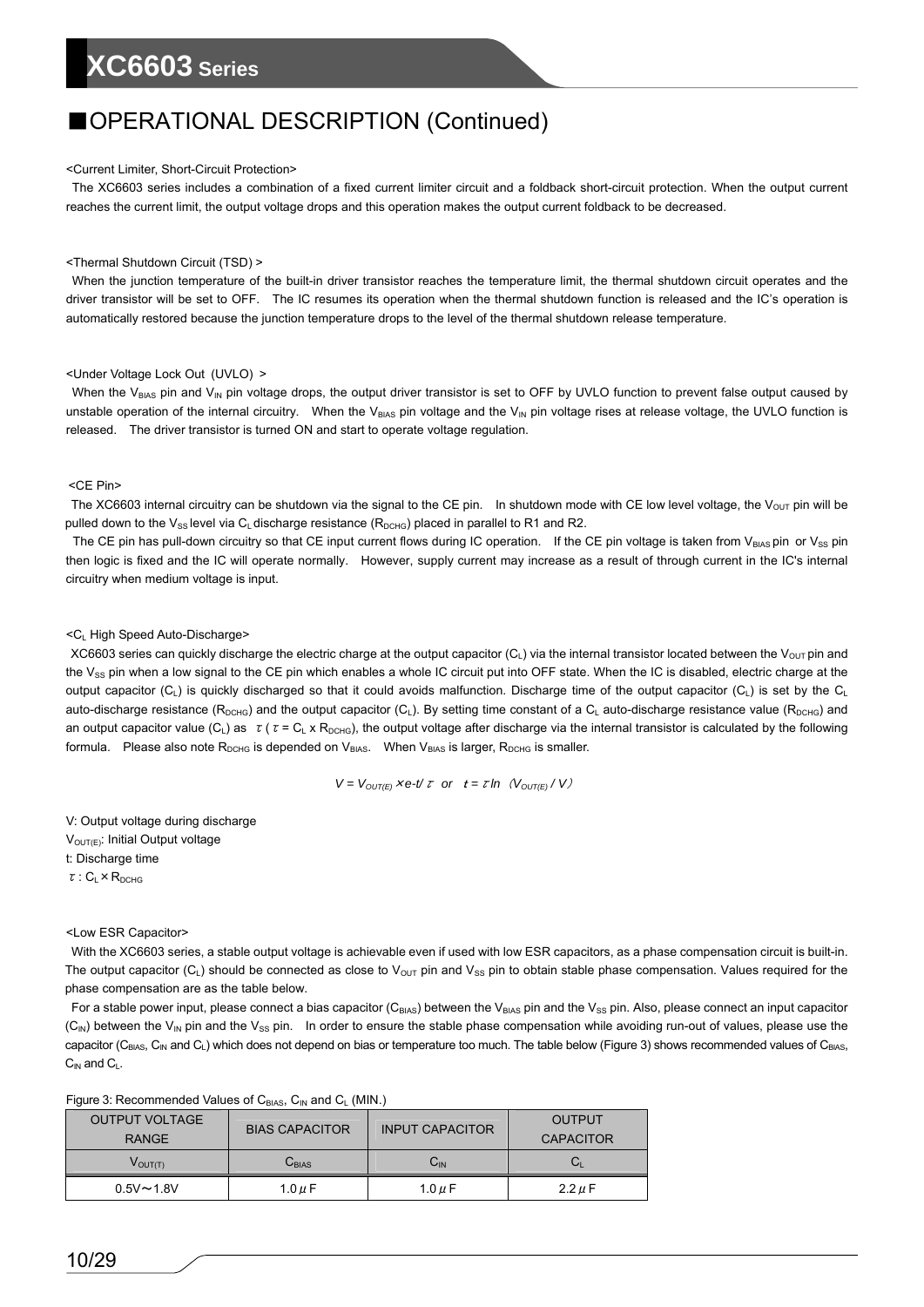# ■NOTES ON USE

- 1. For temporary, transitional voltage drop or voltage rising phenomenon, the IC is liable to malfunction should the ratings be exceeded.
- 2. Where wiring impedance is high, operations may become unstable due to noise and/or phase lag depending on output current. Please keep the resistance low for the  $V_{BIAS}$ ,  $V_{IN}$  and  $V_{SS}$  wiring in particular.
- 3. Please wire the  $C_{BIAS}$ ,  $C_{IN}$  and  $C_L$  as close to the IC as possible.
- 4. Capacitances of these capacitors (C<sub>BIAS</sub>, C<sub>IN,</sub> C<sub>L</sub>) are decreased by the influences of bias voltage and ambient temperature. Care shall be taken for capacitor selection to ensure stability of phase compensation from the point of ESR influence.
- 5. When it is used in a quite small input / output dropout voltage, output may go into unstable operation. Please test it thoroughly before using it in production.
- 6. Torex places an importance on improving our products and their reliability. We request that users incorporate fail-safe designs and post-aging protection treatment when using Torex products in their systems.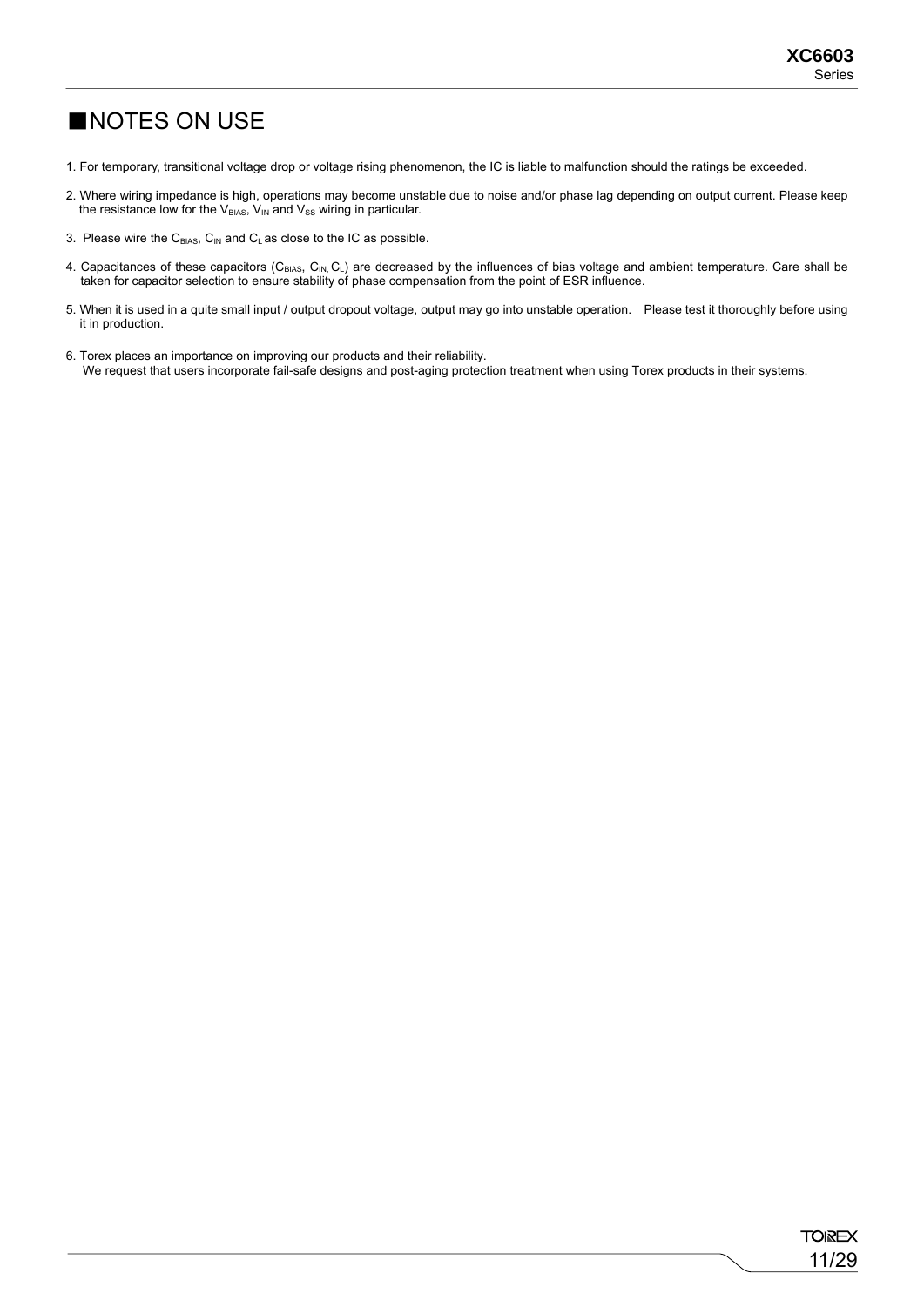# ■TYPICAL PERFORMANCE CHARACTERISTICS

\* Unless otherwise stated, V<sub>BIAS</sub>=V<sub>CE</sub>=3.6V, V<sub>IN</sub>=V<sub>OUT(T)</sub>+0.3V, I<sub>OUT</sub>=1mA, SS Pin=OPEN, C<sub>BIAS</sub>=C<sub>IN</sub>=1.0  $\mu$  F, C<sub>L</sub>=2.2  $\mu$  F, Ta=25°C

### (1) Output Voltage vs. Output Current (2) Output Voltage vs. Bias Voltage



XC6603A051xR-G



\* Mount conditions affect heat dissipation. Thermal shutdown may start to operate before reaching the current limit.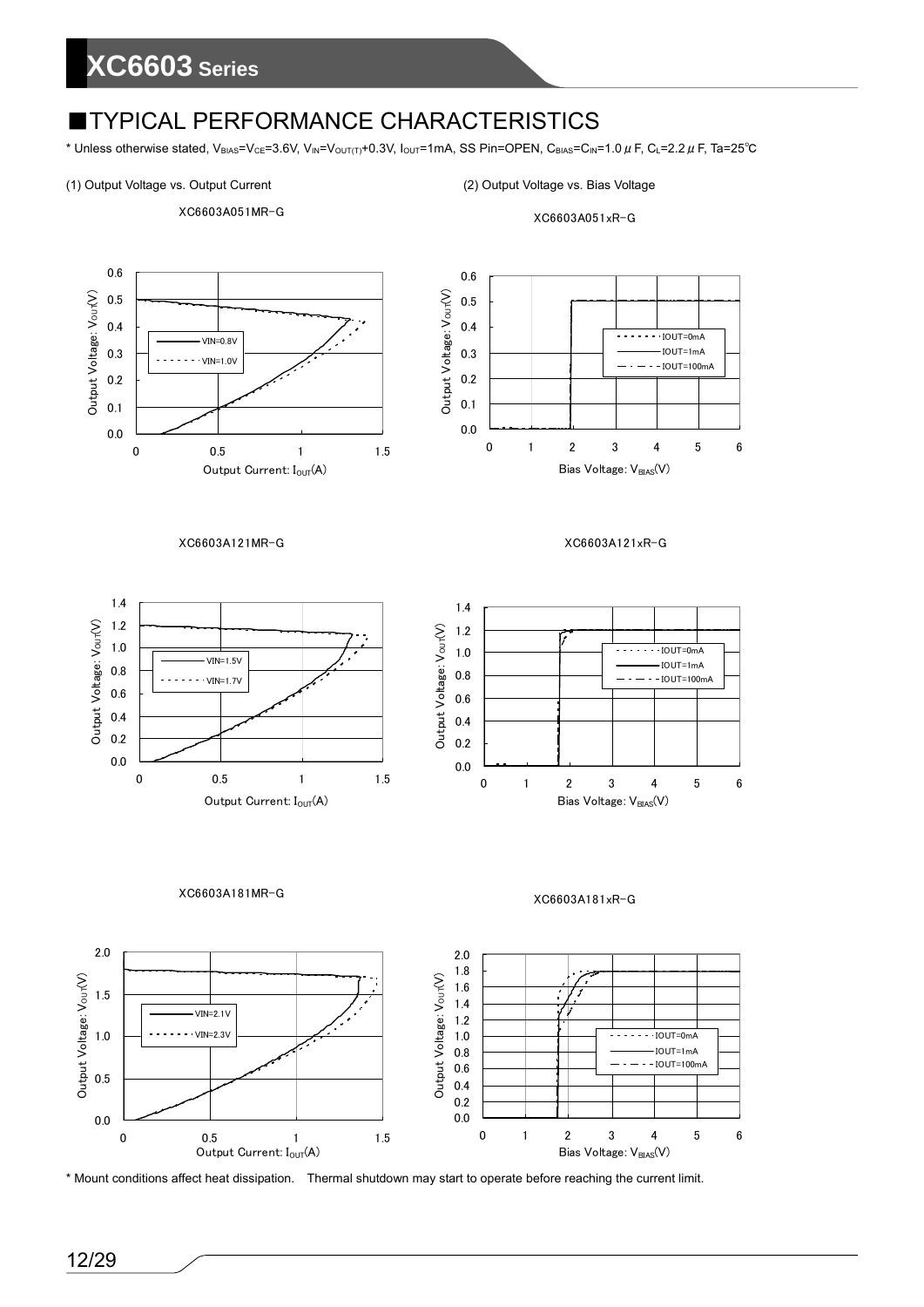\* Unless otherwise stated, V<sub>BIAS</sub>=V<sub>CE</sub>=3.6V, V<sub>IN</sub>=V<sub>OUT(T)</sub>+0.3V, I<sub>OUT</sub>=1mA, SS Pin=OPEN, C<sub>BIAS</sub>=C<sub>IN</sub>=1.0 µ F, C<sub>L</sub>=2.2 µ F, Ta=25<sup>°</sup>C

200

250

### (3) Output Voltage vs. Input Voltage (4) Dropout Voltage vs. Output Current

 $-$  VBIAS=3.0V VBIAS=3.3V VBIAS=3.6V VBIAS=4.2V

XC6603A051xR-G

XC6603A121MR-G



XC6603A121xR-G



XC6603A181xR-G





 $(1)$   $V_{GS}$  is a Gate –Source voltage of the driver transistor that is defined as the value of  $V_{BIAS}$  -  $V_{OUT(E)}$ .

A value of the dropout voltage is determined by the value of the  $V_{GS}$ .



**TOIREX** 13/29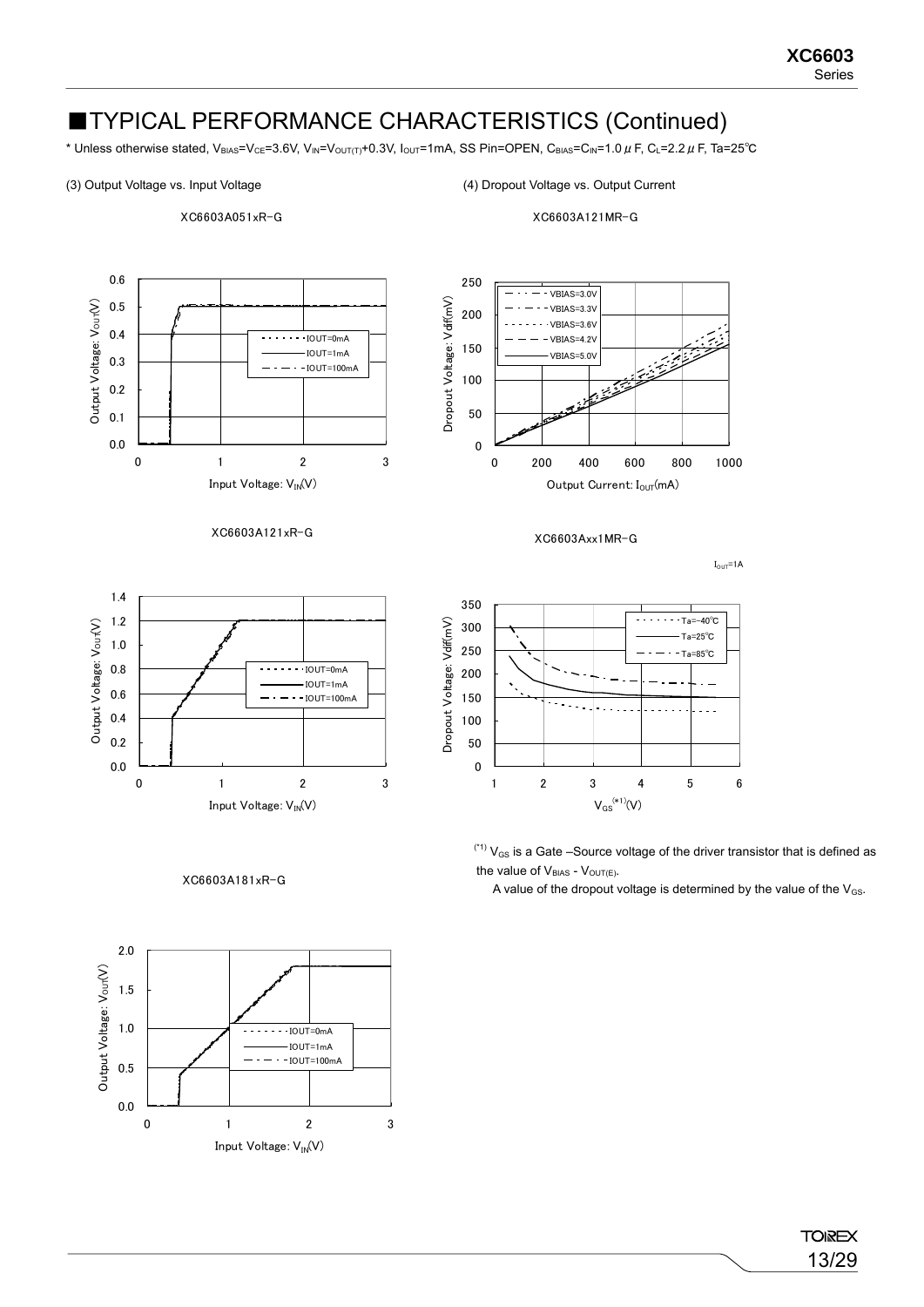\* Unless otherwise stated, V<sub>BIAS</sub>=V<sub>CE</sub>=3.6V, V<sub>IN</sub>=V<sub>OUT(T)</sub>+0.3V, I<sub>OUT</sub>=1mA, SS Pin=OPEN, C<sub>BIAS</sub>=C<sub>IN</sub>=1.0  $\mu$  F, C<sub>L</sub>=2.2  $\mu$  F, Ta=25°C

### (5) Supply Bias Current vs. Bias Voltage (6) Supply Input Current vs. Input Voltage



XC6603A051xR-G



### XC6603A121xR-G

 $C<sub>IN</sub>=C<sub>BIAS</sub>=C<sub>L</sub>=OPEN$  $I_{\text{OUT}}$ =0mA



XC6603A181xR-G

 $V_{CE} = V_{BIAS}$ ,  $I_{OUT} = 0$ mA 160 Supply Bias Current:  $I_{\text{BAS}}(\mu \text{ A})$ Supply Bias Current: I<sub>BIAS</sub>(μA) 140 د د 120 100 80 60  $T_a=-40^\circ C$ 40 Ta=25℃ 20 Ta=85℃  $\overline{0}$ 0123456 Bias Voltage: V<sub>BIAS</sub>(V)

XC6603A121xR-G





 $C_{IN} = C_{BIAS} = C_L = OPEN$  $V_{CE} = V_{BIAS}$ ,  $I_{OUT} = 0$ mA,

 $C_N = C_{\text{BIAS}} = C_L = \text{OPEN}$ 

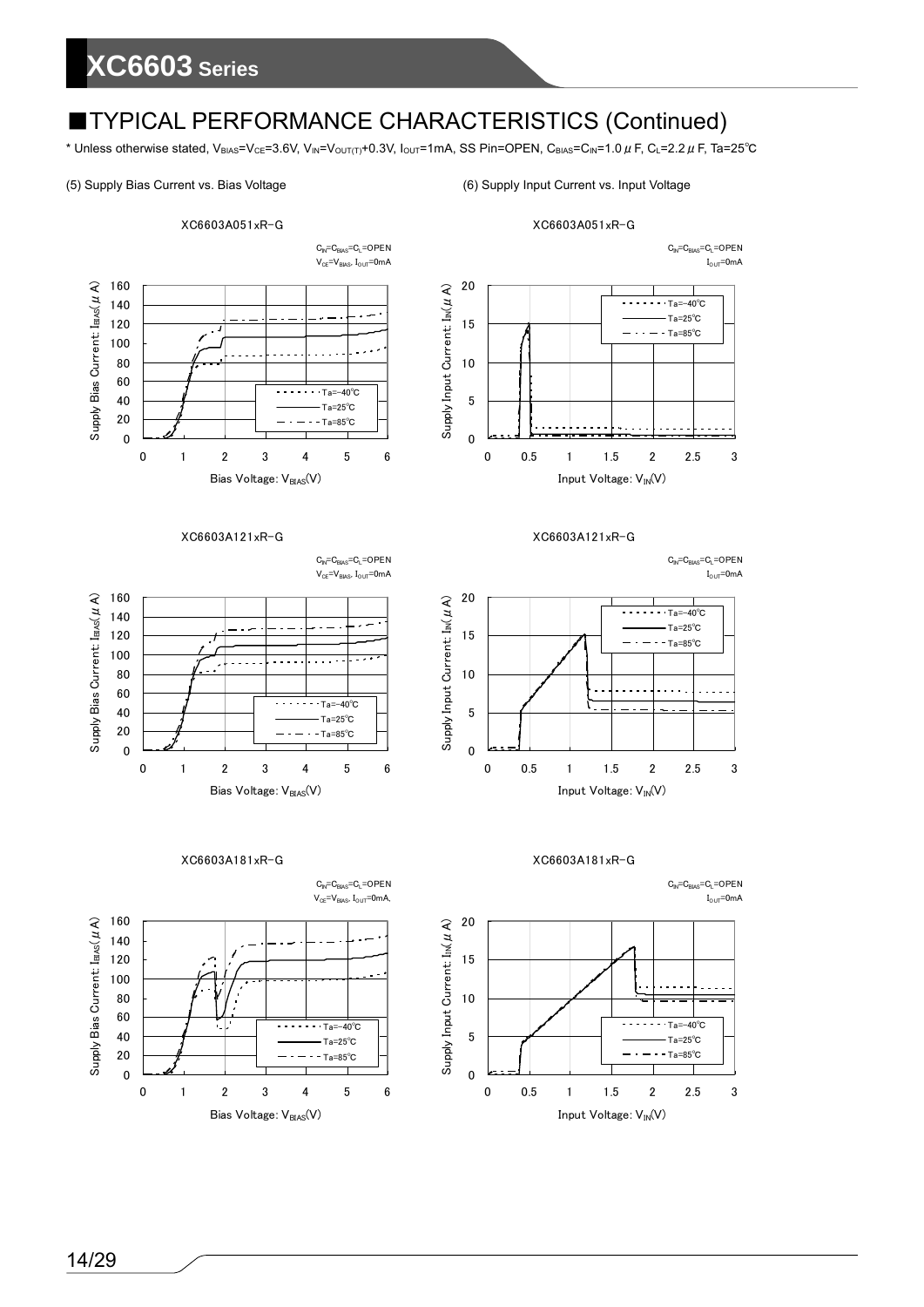\* Unless otherwise stated, V<sub>BIAS</sub>=V<sub>CE</sub>=3.6V, V<sub>IN</sub>=V<sub>OUT(T)</sub>+0.3V, I<sub>OUT</sub>=1mA, SS Pin=OPEN, C<sub>BIAS</sub>=C<sub>IN</sub>=1.0 µ F, C<sub>L</sub>=2.2 µ F, Ta=25<sup>°</sup>C

### (7) Output Voltage vs. Ambient Temperature (8) Supply Bias Current vs. Ambient Temperature

Ambient Temperature: Ta(℃)



Ambient Temperature: Ta(℃)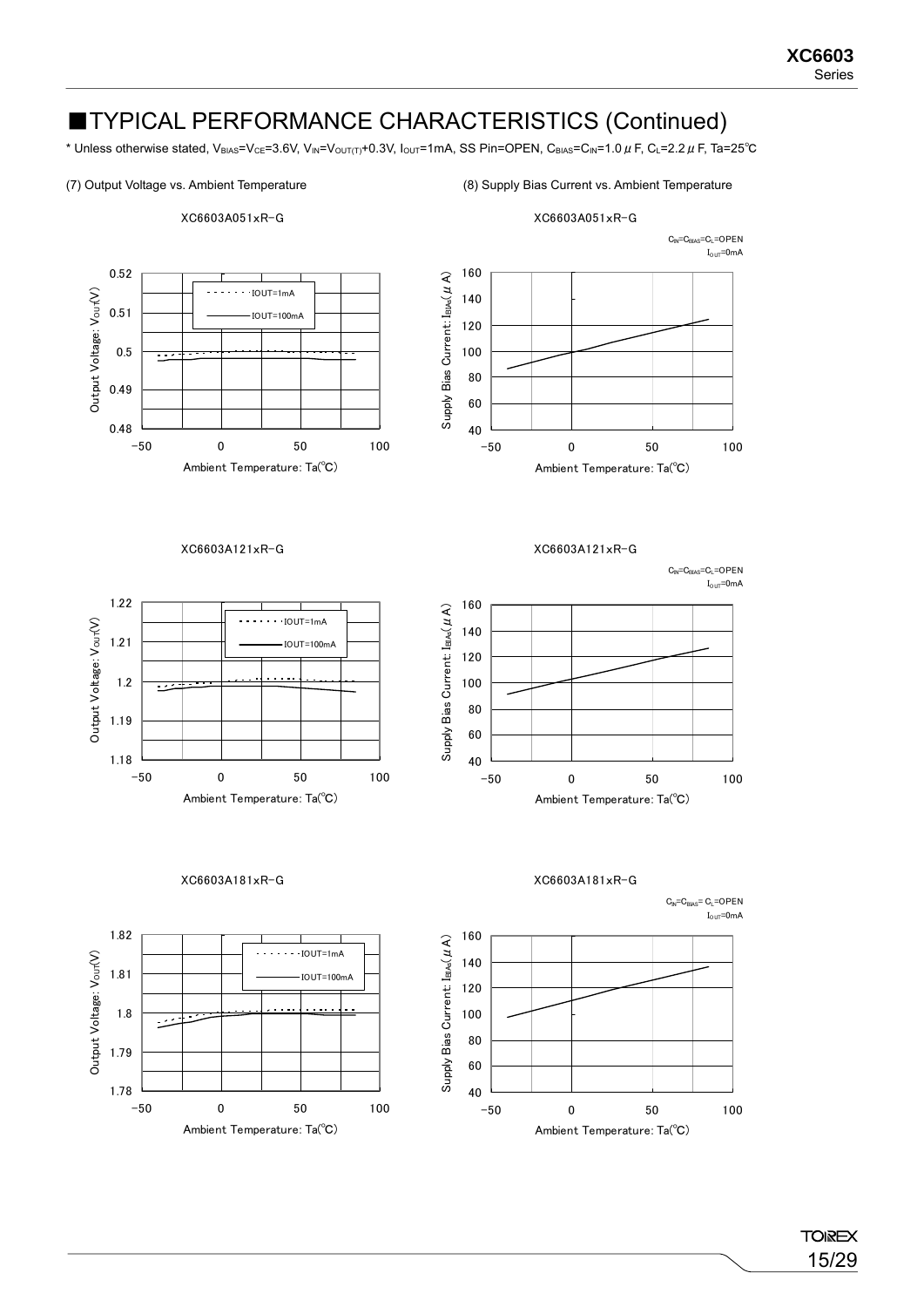# ■TYPICAL PERFORMANCE CHARACTERISTICS (Continued)

\* Unless otherwise stated, V<sub>BIAS</sub>=V<sub>CE</sub>=3.6V, V<sub>IN</sub>=V<sub>OUT(T)</sub>+0.3V, I<sub>OUT</sub>=1mA, SS Pin=OPEN, C<sub>BIAS</sub>=C<sub>IN</sub>=1.0  $\mu$  F, C<sub>L</sub>=2.2  $\mu$  F, Ta=25°C

(9) Supply Input Current vs. Ambient Temperature



XC6603A121xR-G



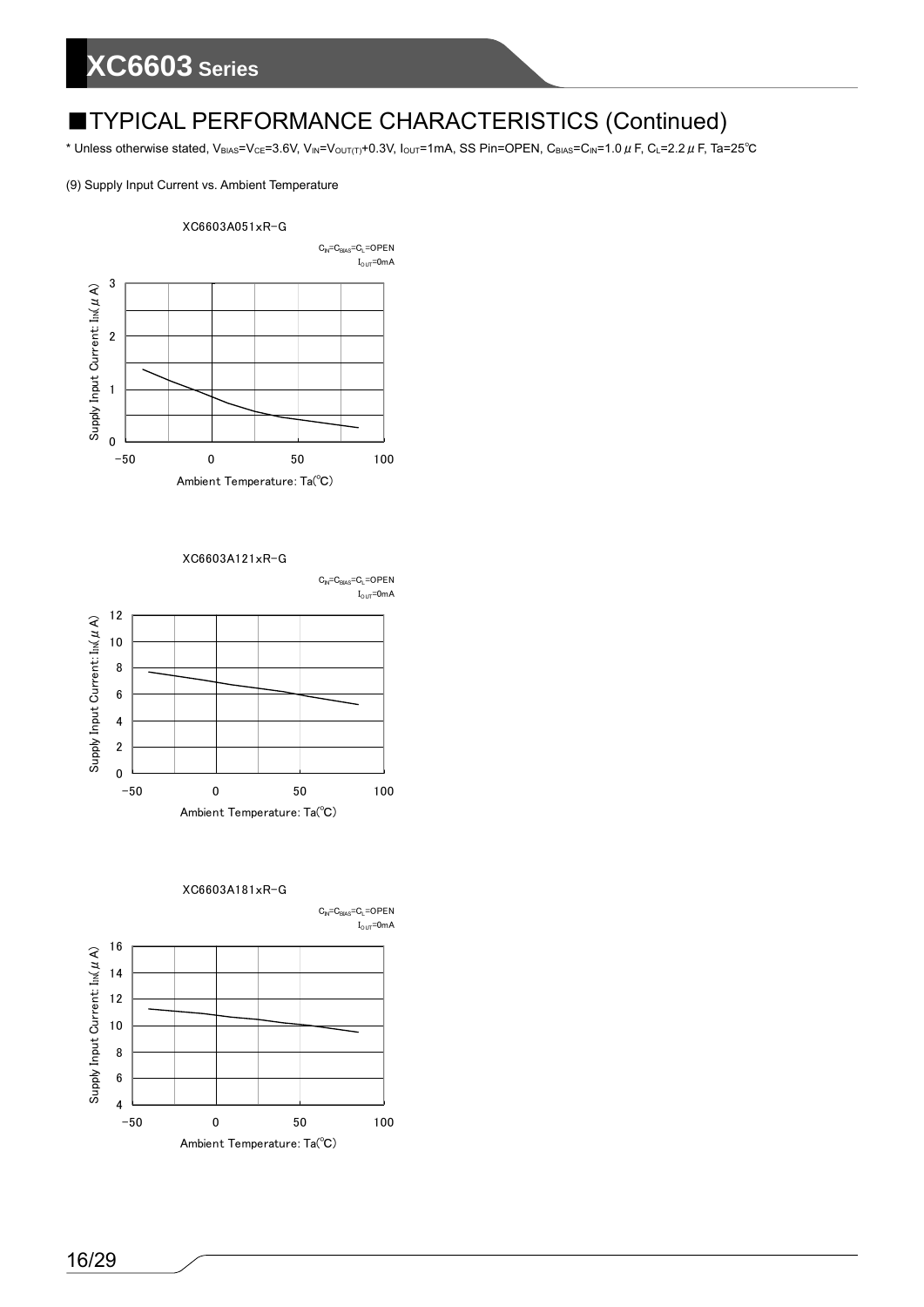\* Unless otherwise stated, V<sub>BIAS</sub>=V<sub>CE</sub>=3.6V, V<sub>IN</sub>=V<sub>OUT(T)</sub>+0.3V, I<sub>OUT</sub>=1mA, SS Pin=OPEN, C<sub>BIAS</sub>=C<sub>IN</sub>=1.0 µ F, C<sub>L</sub>=2.2 µ F, Ta=25<sup>°</sup>C

### (10) Bias Transient Response (11) Input Transient Response

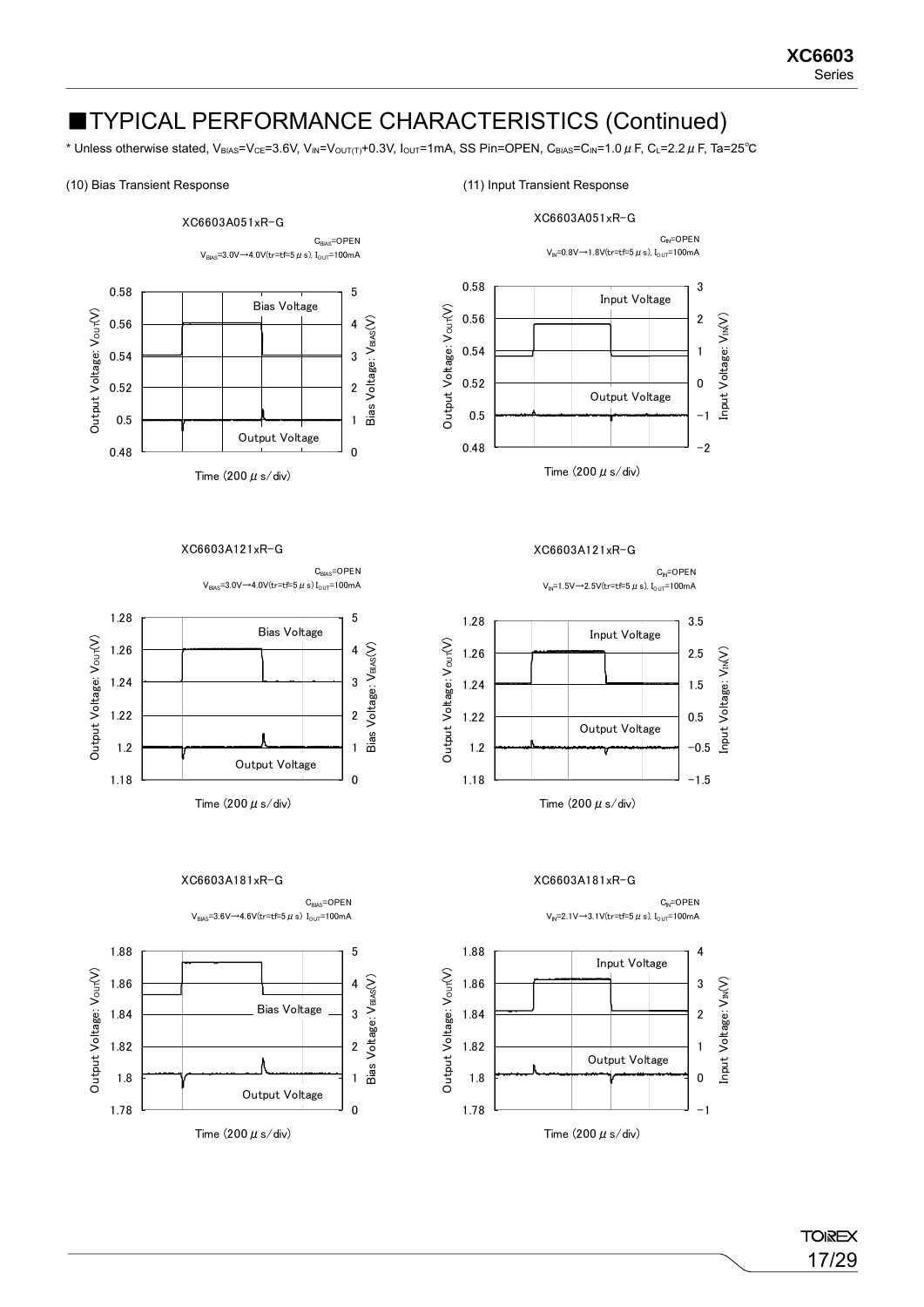\* Unless otherwise stated, V<sub>BIAS</sub>=V<sub>CE</sub>=3.6V, V<sub>IN</sub>=V<sub>OUT(T)</sub>+0.3V, I<sub>OUT</sub>=1mA, SS Pin=OPEN, C<sub>BIAS</sub>=C<sub>IN</sub>=1.0  $\mu$  F, C<sub>L</sub>=2.2  $\mu$  F, Ta=25°C

### (12) Load Transient Response

### XC6603A051xR-G

I<sub>OUT</sub>=1mA⇔100mA(tr=tf=5 $\mu$ s)



Time (200  $\mu$  s/div)

XC6603A121xR-G

 $I_{\text{OUT}}$ =1mA⇔100mA(tr=tf=5  $\mu$  s)



XC6603A181xR-G



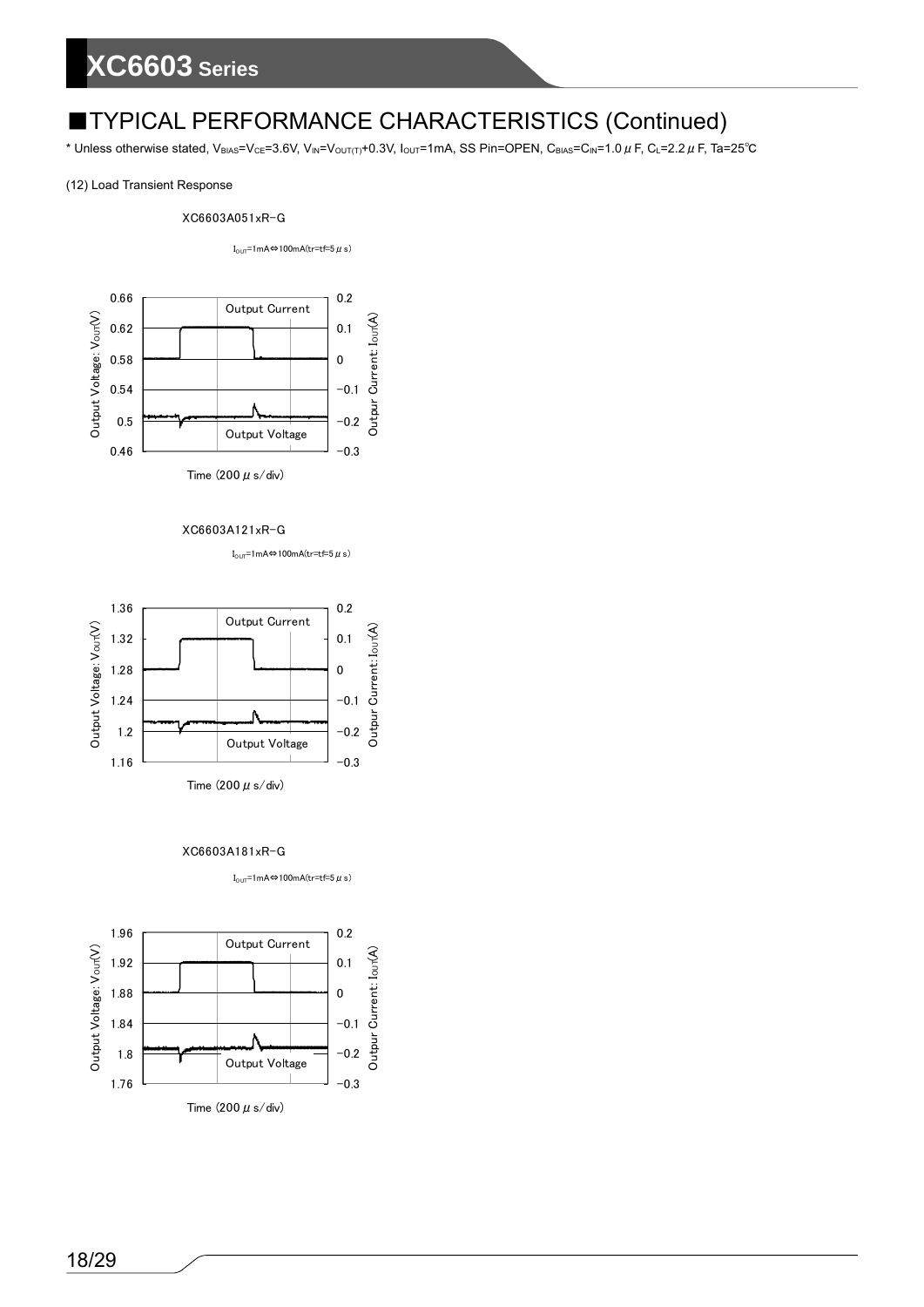\* Unless otherwise stated, V<sub>BIAS</sub>=V<sub>CE</sub>=3.6V, V<sub>IN</sub>=V<sub>OUT(T)</sub>+0.3V, I<sub>OUT</sub>=1mA, SS Pin=OPEN, C<sub>BIAS</sub>=C<sub>IN</sub>=1.0 µF, C<sub>L</sub>=2.2 µF, Ta=25<sup>°</sup>C

### (13) CE Input Response

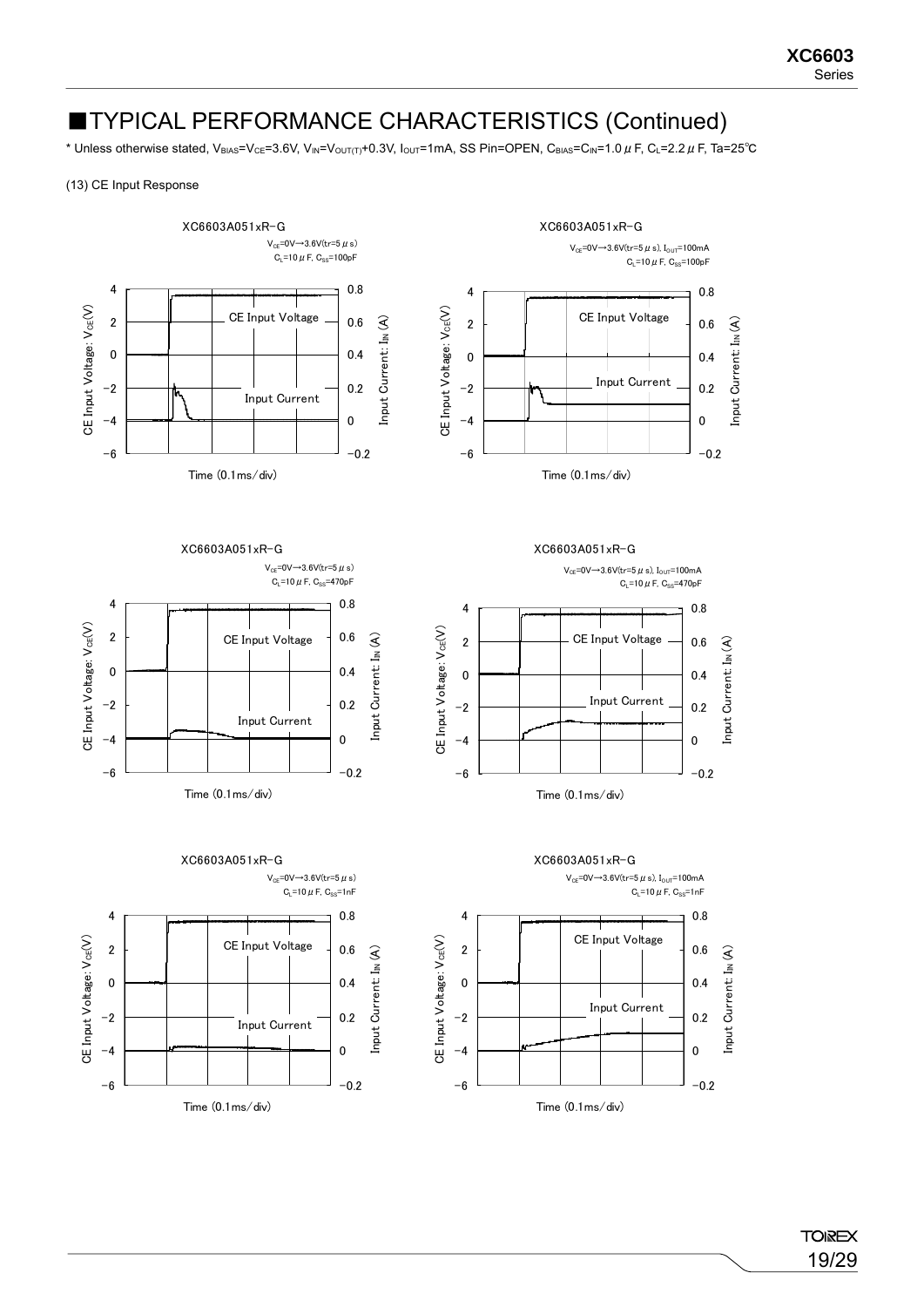\* Unless otherwise stated, V<sub>BIAS</sub>=V<sub>CE</sub>=3.6V, V<sub>IN</sub>=V<sub>OUT(T)</sub>+0.3V, I<sub>OUT</sub>=1mA, SS Pin=OPEN, C<sub>BIAS</sub>=C<sub>IN</sub>=1.0  $\mu$  F, C<sub>L</sub>=2.2  $\mu$  F, Ta=25°C

### (13) CE Input Response (Continued)



XC6603A121xR-G









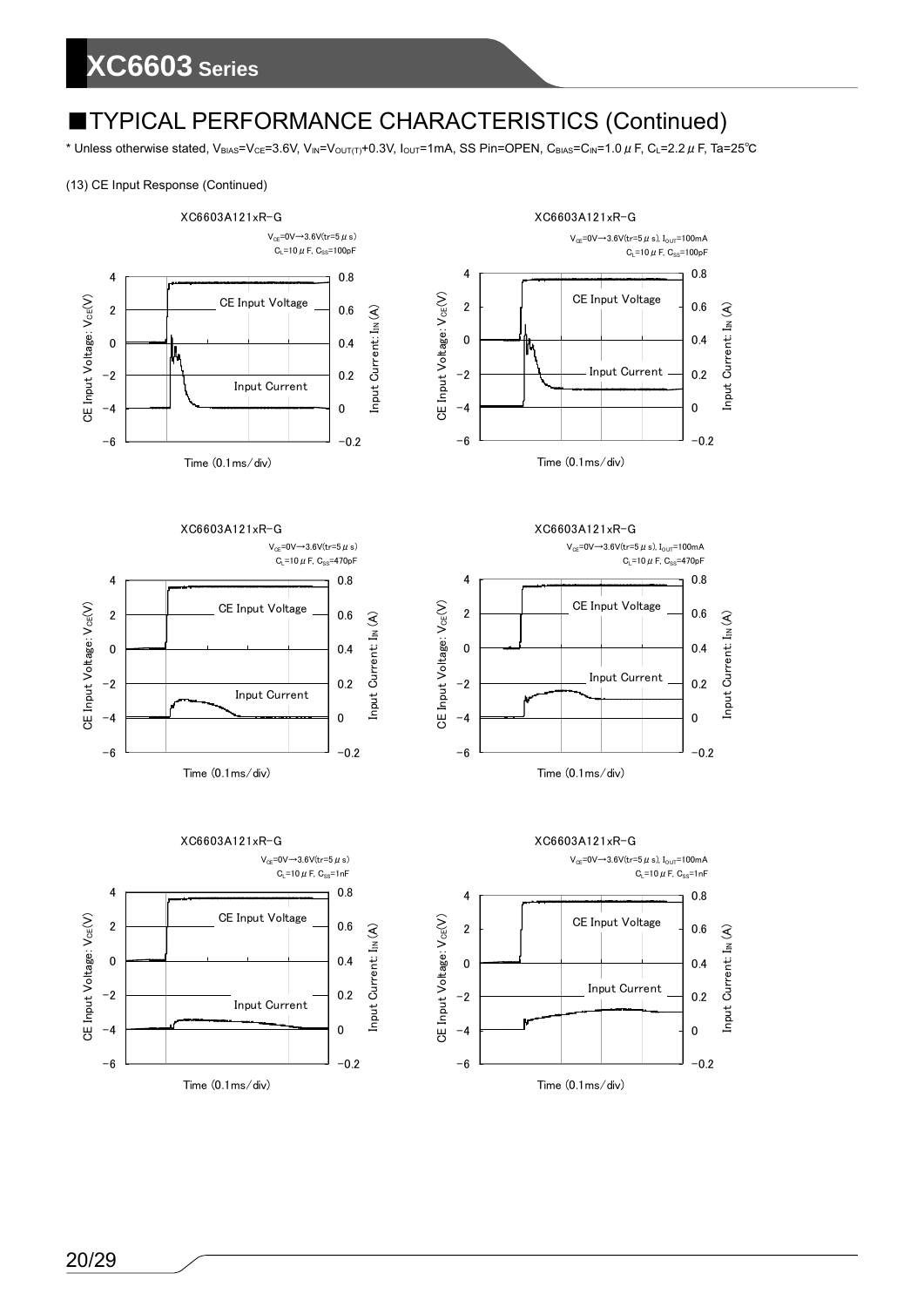\* Unless otherwise stated, V<sub>BIAS</sub>=V<sub>CE</sub>=3.6V, V<sub>IN</sub>=V<sub>OUT(T)</sub>+0.3V, I<sub>OUT</sub>=1mA, SS Pin=OPEN, C<sub>BIAS</sub>=C<sub>IN</sub>=1.0 µ F, C<sub>L</sub>=2.2 µ F, Ta=25<sup>°</sup>C

### (13) CE Input Response (Continued)



XC6603A181xR-G









XC6603A181xR-G

 $V_{\text{or}}=0 \vee 3.6 \vee (tr=5 \text{ }\mu \text{ s}), L_{\text{over}}=100 \text{ mA}$  $C_1 = 10 \mu F$ ,  $C_{SS} = 470pF$ 



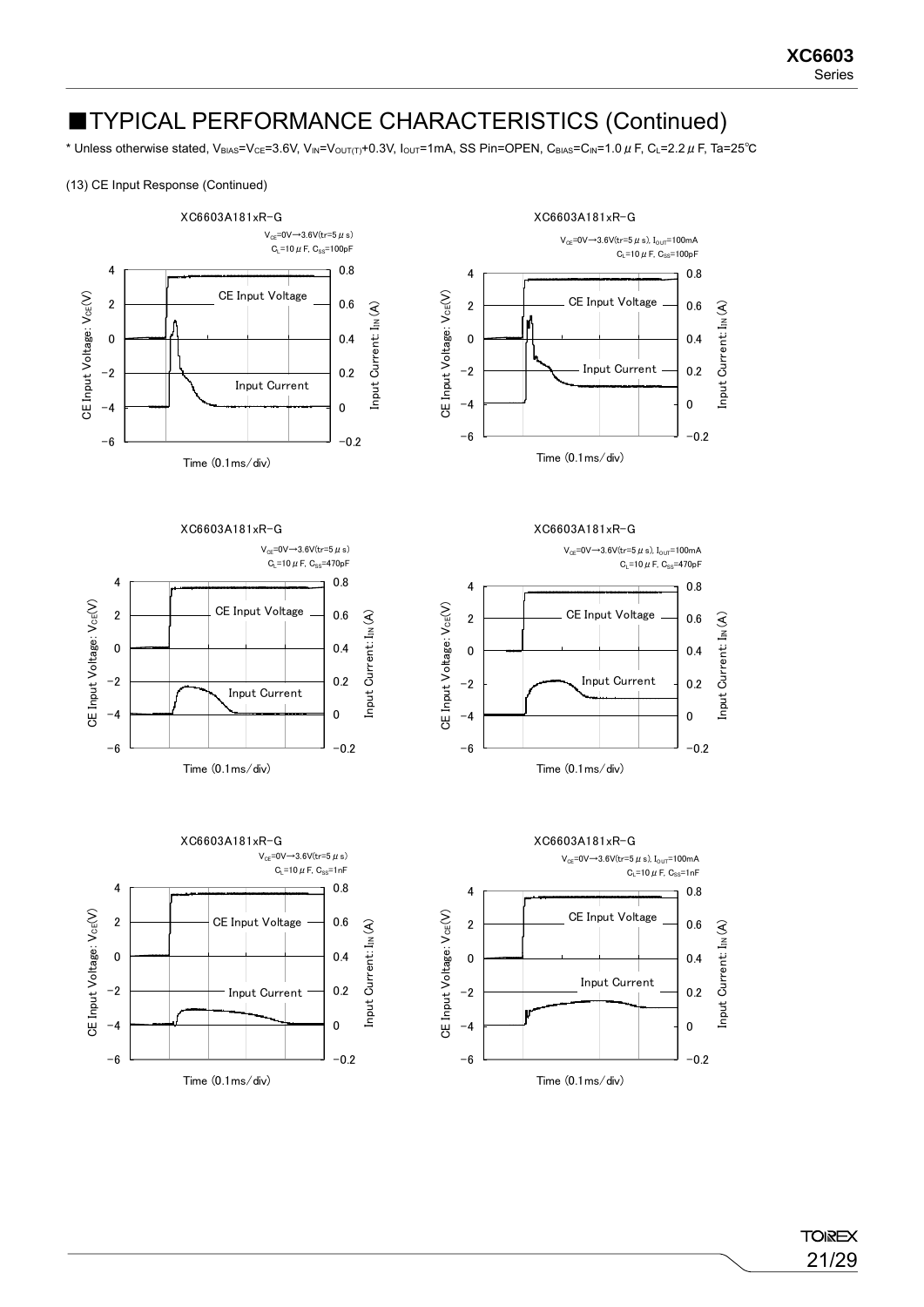\* Unless otherwise stated, V<sub>BIAS</sub>=V<sub>CE</sub>=3.6V, V<sub>IN</sub>=V<sub>OUT(T)</sub>+0.3V, I<sub>OUT</sub>=1mA, SS Pin=OPEN, C<sub>BIAS</sub>=C<sub>IN</sub>=1.0  $\mu$  F, C<sub>L</sub>=2.2  $\mu$  F, Ta=25°C











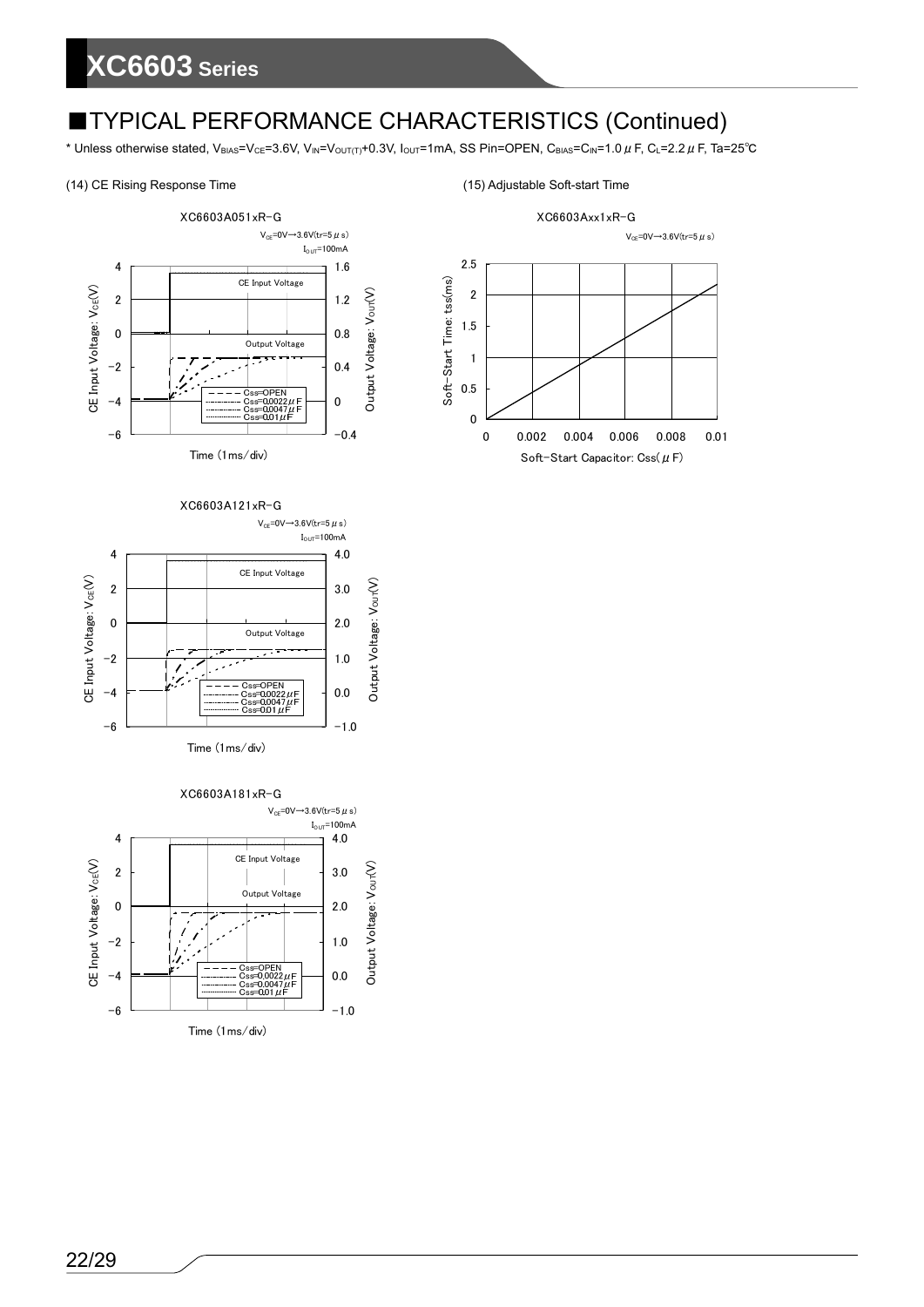\* Unless otherwise stated, V<sub>BIAS</sub>=V<sub>CE</sub>=3.6V, V<sub>IN</sub>=V<sub>OUT(T)</sub>+0.3V, I<sub>OUT</sub>=1mA, SS Pin=OPEN, C<sub>BIAS</sub>=C<sub>IN</sub>=1.0 µ F, C<sub>L</sub>=2.2 µ F, Ta=25<sup>°</sup>C

### (16) Bias Voltage Ripple Rejection Rate (17) Input Voltage Ripple Rejection Rate



XC6603A051xR-G

Frequency (kHz)







XC6603A181xR-G







XC6603A121xR-G

 $C_{IN} = OPEN$  $V_{\text{IN}}=1.5V_{\text{DC}}+0.2V_{\text{P}}-p_{\text{AC}}$ ,  $I_{\text{OUT}}=100\text{mA}$ 



### XC6603A181xR-G



V<sub>IN PSRR</sub>(dB)

 $V_{IN,PSRR}$  $dB)$ 

Frequency (kHz)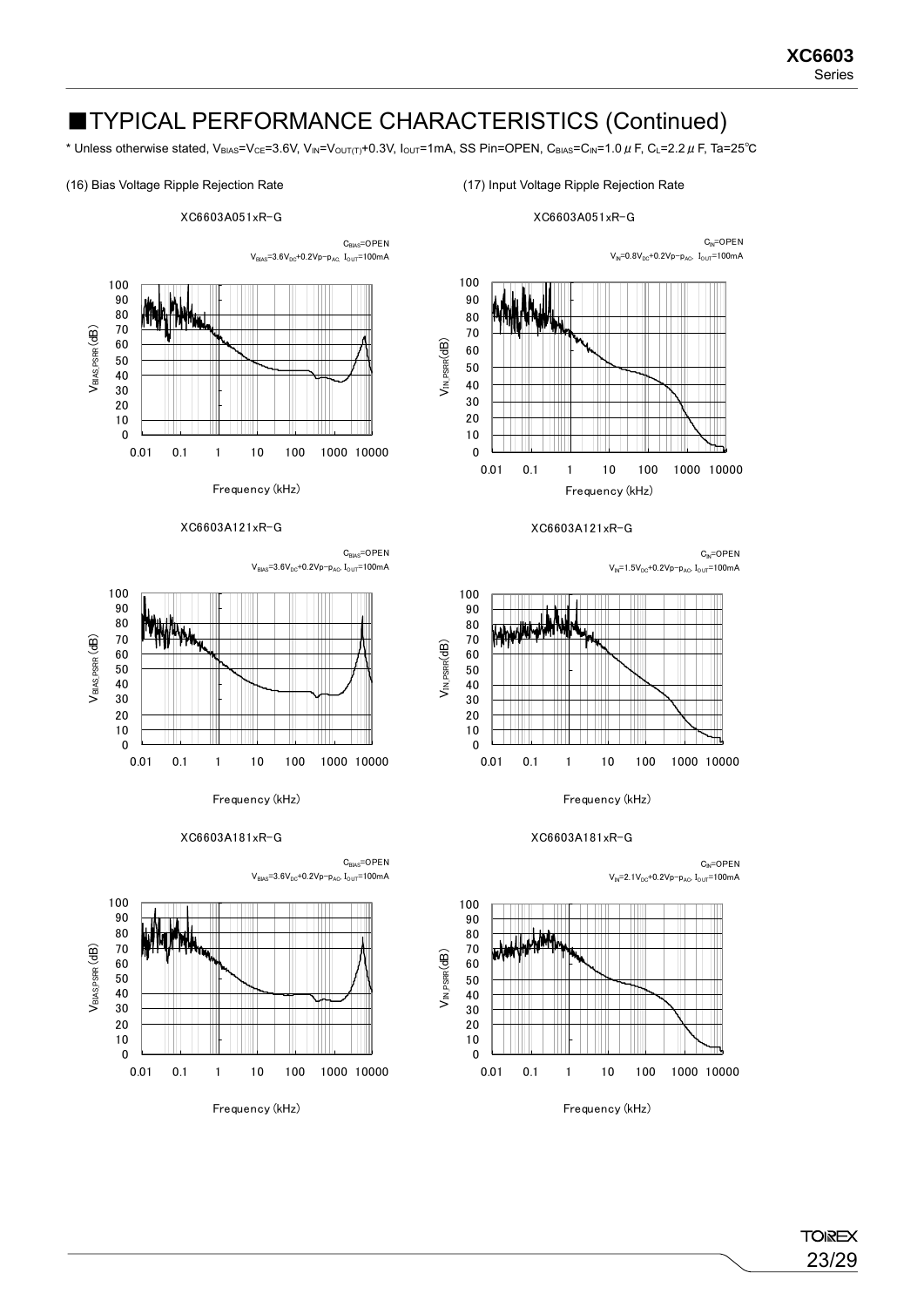# ■PACKAGING INFORMATION



 $\Gamma$  $\Gamma$  $\frac{1}{2}$  0.20±0.05

 $1.4 \pm 0.1$ 

 $0.50$ 

 $0.10 + 0.05$ 

SOT-26W (unit : mm)









●USP-6C Reference Pattern Layout (unit: mm) ●USP-6C Reference Metal Mask Design (unit: mm)

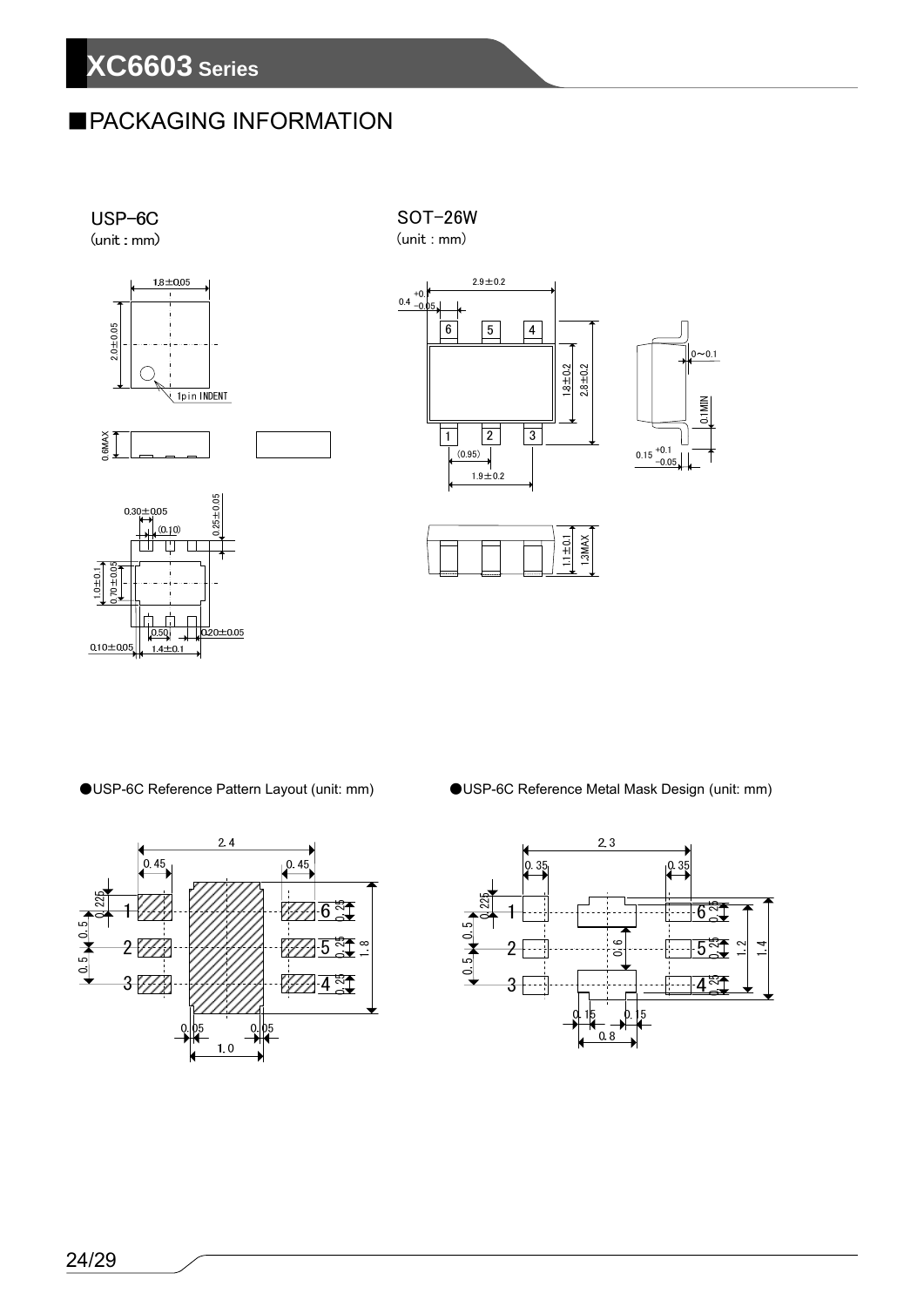# ■PACKAGING INFORMATION (Continued)

### ● USP-6C Power Dissipation

Power dissipation data for the USP-6C is shown in this page. The value of power dissipation varies with the mount board conditions. Please use this data as one of reference data taken in the described condition.

1. Measurement Condition (Reference data) Condition: Mount on a board Ambient: Natural convection Soldering: Lead (Pb) free Board: Dimensions 40 x 40 mm (1600 mm<sup>2</sup> in one side) Copper (Cu) traces occupy 50% of the board area In top and back faces Package heat-sink is tied to the copper traces Material: Glass Epoxy (FR-4) Thickness: 1.6 mm Through-hole: 4 x 0.8 Diameter



2. Power Dissipation vs. Ambient temperature

Evaluation Board (Unit: mm)

| Board Mount (Tj max = $125^{\circ}$ C) |                           |                           |  |
|----------------------------------------|---------------------------|---------------------------|--|
| Ambient Temperature (°C)               | Power Dissipation Pd (mW) | Thermal Resistance (°C/W) |  |
| 25                                     | 1000                      | 100.00                    |  |
| 85                                     | 400                       |                           |  |

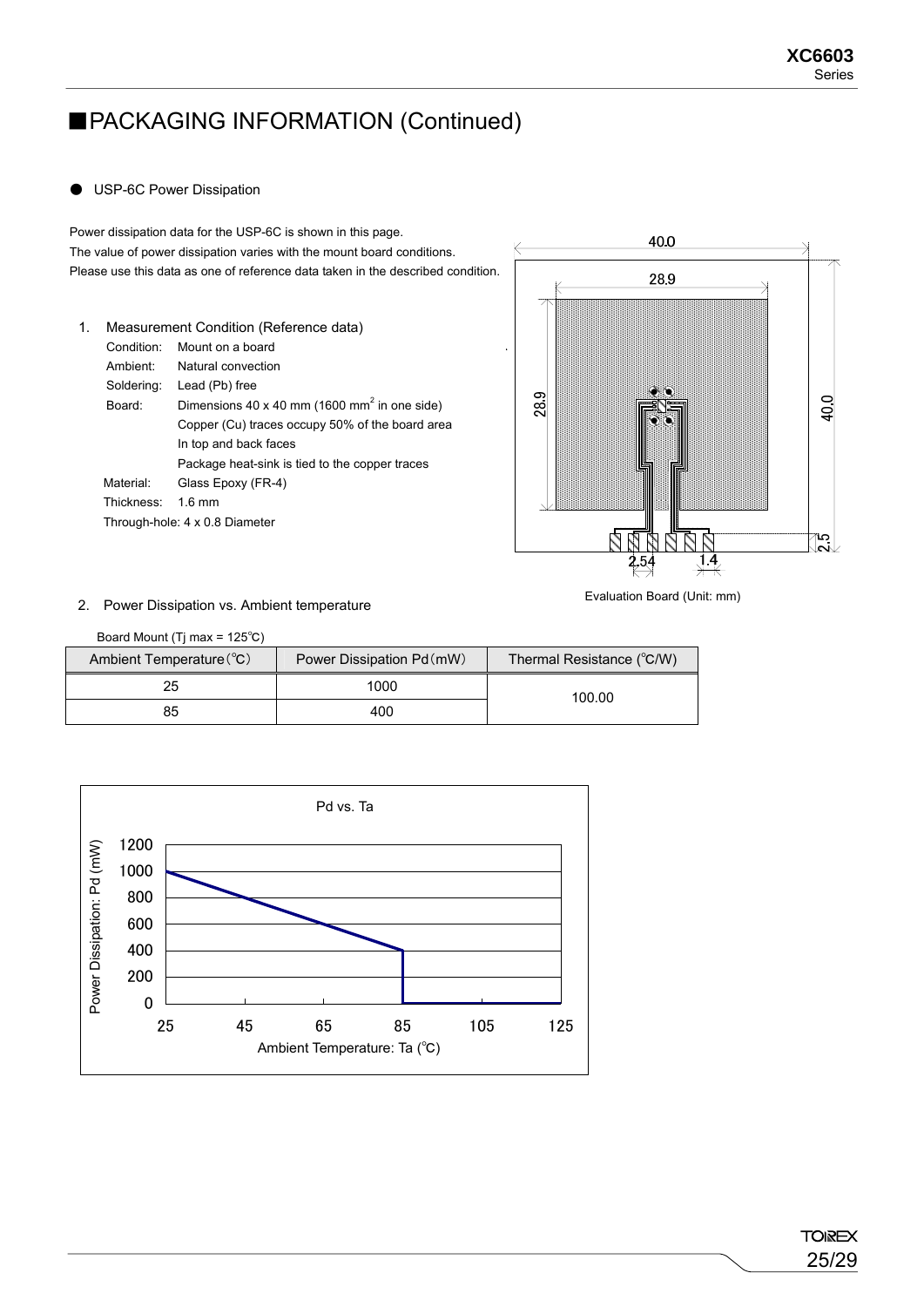# ■PACKAGING INFORMATION (Continued)

### SOT-26W Power Dissipation

 Power dissipation data for the SOT-26W is shown in this page. The value of power dissipation varies with the mount board conditions.<br>Please use this data as one of reference data taken in the described condition. The value of power dissipation varies with the mount board conditions.

| 1. |               | Measurement Condition (Reference data)                   |
|----|---------------|----------------------------------------------------------|
|    | Condition:    | Mount on a board                                         |
|    | Ambient:      | Natural convection                                       |
|    | Soldering:    | Lead (Pb) free                                           |
|    | Board:        | Dimensions 40 x 40 mm (1600 mm <sup>2</sup> in one side) |
|    |               | Copper (Cu) traces occupy 50% of the board area          |
|    |               | In top and back faces                                    |
|    |               | Package heat-sink is tied to the copper traces           |
|    |               | (Board of SOT-26 is used.)                               |
|    | Material:     | Glass Epoxy (FR-4)                                       |
|    | Thickness:    | $1.6 \text{ mm}$                                         |
|    | Through-hole: | 4 x 0 8 Diameter                                         |



### 2. Power Dissipation vs. Ambient temperature

Evaluation Board (Unit: mm)

Board Mount (Tj max = 125℃)

| Ambient Temperature (°C) | Power Dissipation Pd (mW) | Thermal Resistance (°C/W) |  |
|--------------------------|---------------------------|---------------------------|--|
| 25                       | 600                       | 166.67                    |  |
| 85                       | 240                       |                           |  |

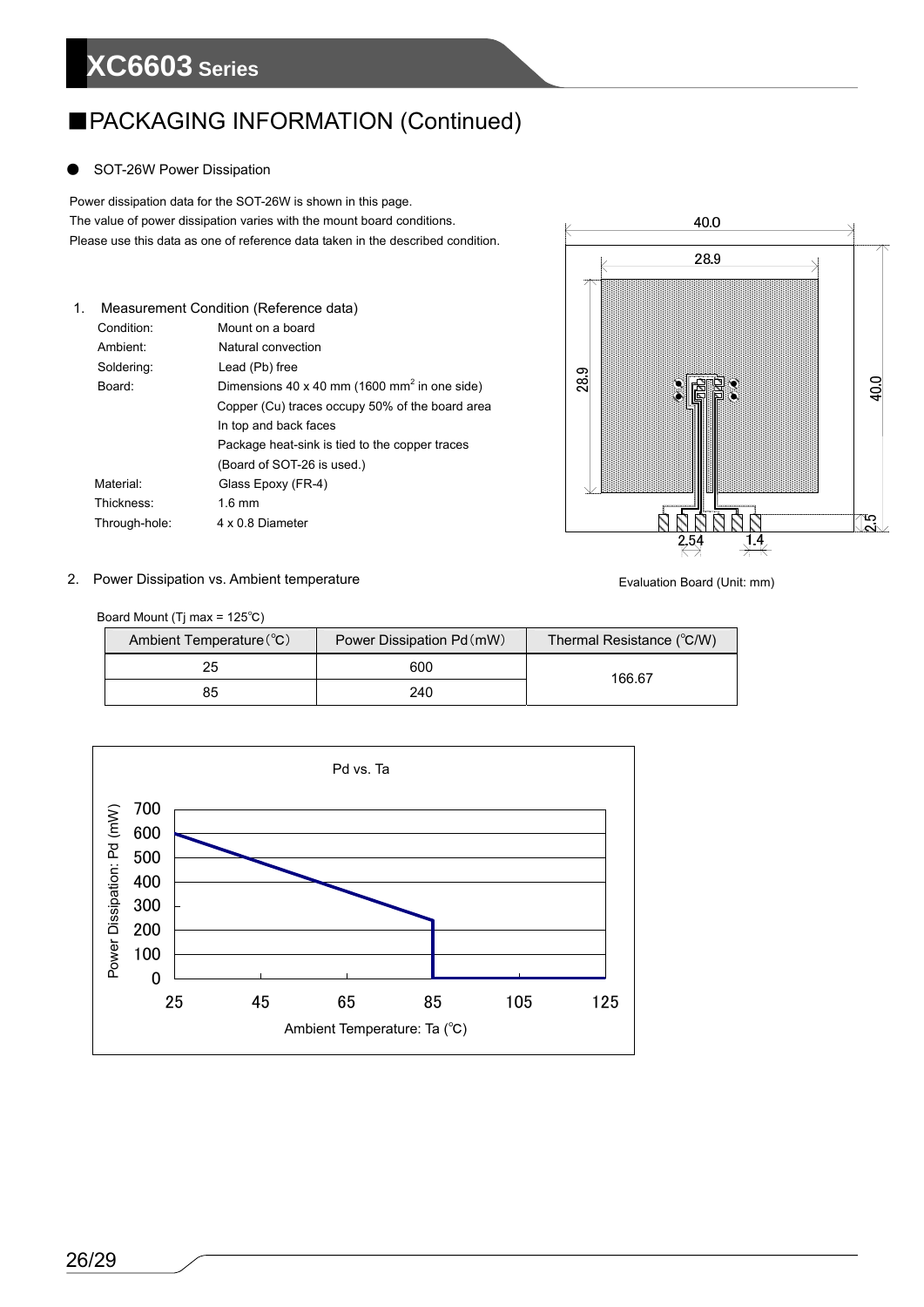# ■MARKING RULE

### ① represents product series

| <b>MARK</b> | <b>PRODUCT SERIES</b> |
|-------------|-----------------------|
|             | XC6603A******-G<br>ت- |

### ② represents output voltage

| <b>MARK</b> | <b>OUTPUT VOLTAGE (V)</b> | <b>MARK</b> | OUTPUT VOLTAGE (V) |
|-------------|---------------------------|-------------|--------------------|
| Α           | 0.5                       |             | 1.2                |
| B           | 0.6                       |             | 1.3                |
| C           | 0.7                       | М           | 1.4                |
|             | 0.8                       | N           | 1.5                |
| F           | 0.9                       | D           | 1.6                |
|             | 1.0                       | R           | 17                 |
|             | 11                        | S           | 1.8                |

③④ represents production lot number 01 to 09, 0A to 0Z, 11 to 9Z, A1 to A9, AA to Z9, B1 to ZZ in order. (G, I, J, O, Q, W excluded)

\*No character inversion used.

SOT-26W

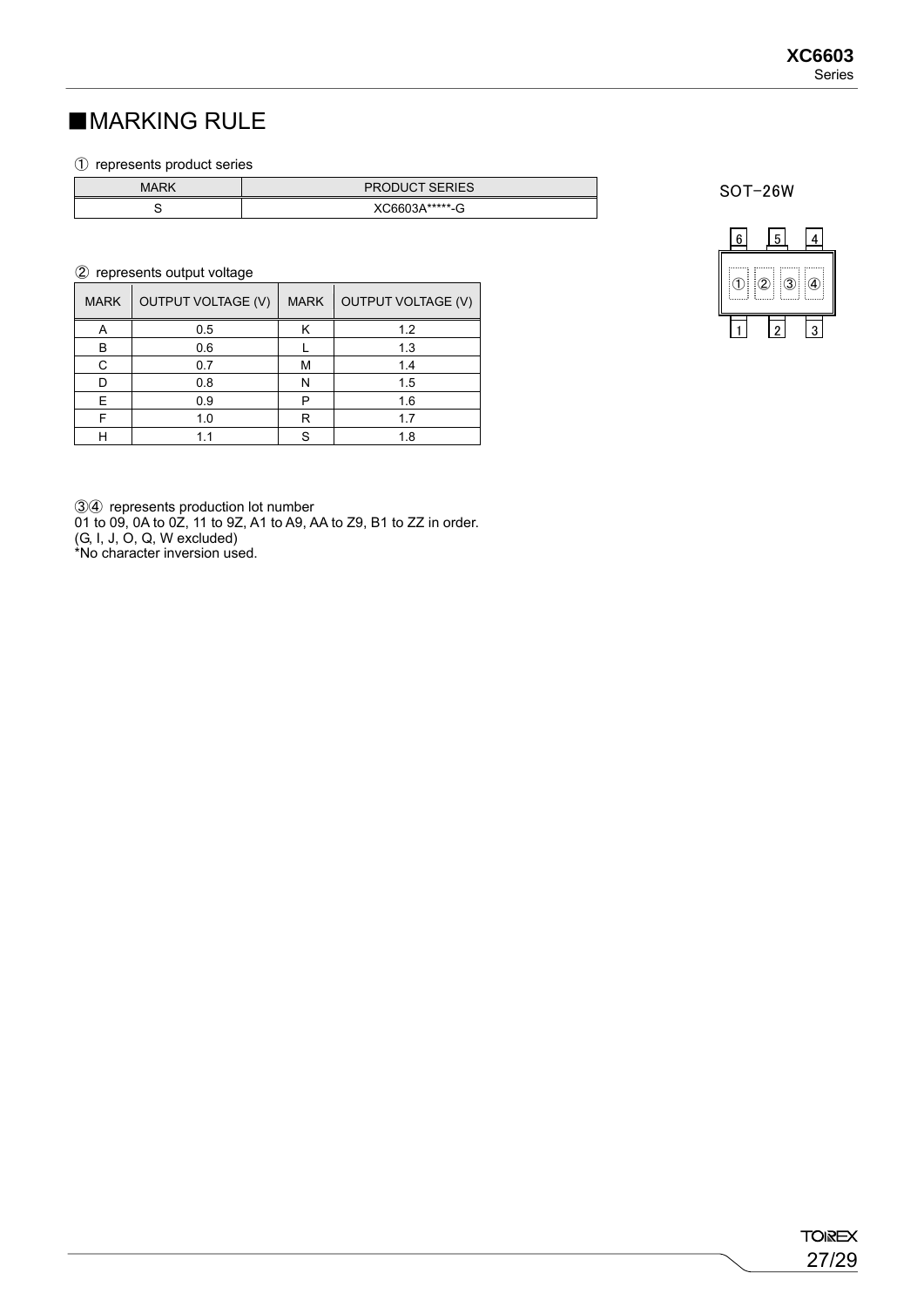# ■MARKING RULE (Continued)

### ① represents product series

| MARK | <b>PRODUCT SERIES</b> |  |
|------|-----------------------|--|
|      | XC6603*******-G       |  |

### ② represents regulator type

| <b>PRODUCT SERIES</b><br><b>MARK</b> |                   |
|--------------------------------------|-------------------|
|                                      | $X$ C6603A*****-G |

### ③ represents output voltage

| <b>MARK</b> | <b>OUTPUT VOLTAGE (V)</b> | <b>MARK</b> | <b>OUTPUT VOLTAGE (V)</b> |
|-------------|---------------------------|-------------|---------------------------|
| Α           | 0.5                       | Κ           | 1.2                       |
| в           | 0.6                       |             | 1.3                       |
| C           | 0.7                       | М           | 1.4                       |
|             | 0.8                       | N           | 1.5                       |
| E.          | 0.9                       | P           | 1.6                       |
|             | 1.0                       | R           | 1.7                       |
|             | 11                        |             | 1.8                       |

④⑤ represents production lot number

01 to 09, 0A to 0Z, 11 to 9Z, A1 to A9, AA to Z9, B1 to ZZ in order. (G, I, J, O, Q, W excluded)

\*No character inversion used.

USP-6C